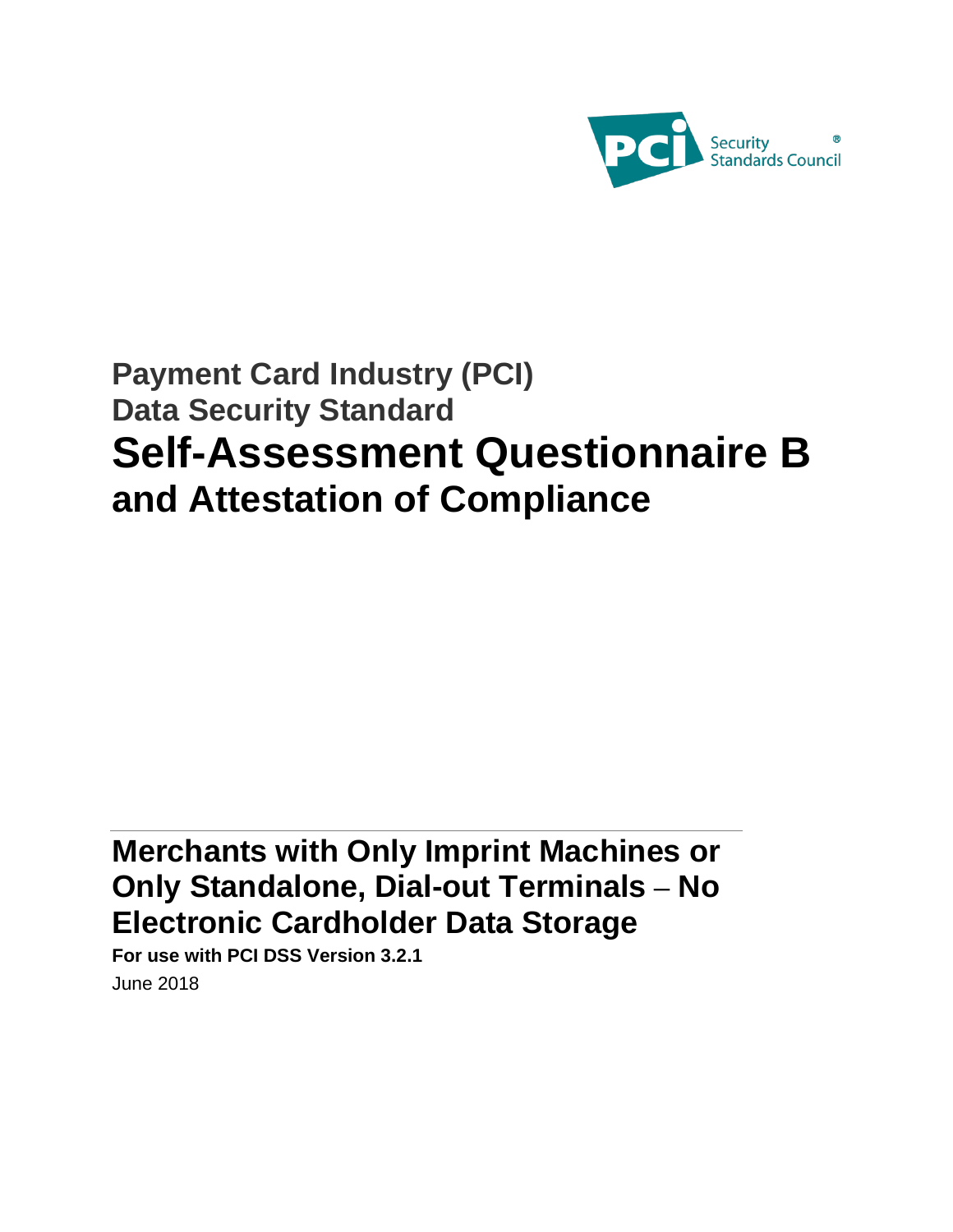

## <span id="page-1-0"></span>**Document Changes**

| Date              | <b>PCI DSS</b><br><b>Version</b> | <b>SAQ</b><br><b>Revision</b> | <b>Description</b>                                                                                                                              |
|-------------------|----------------------------------|-------------------------------|-------------------------------------------------------------------------------------------------------------------------------------------------|
| October<br>2008   | 1.2                              |                               | To align content with new PCI DSS v1.2 and to implement<br>minor changes noted since original v1.1.                                             |
| October<br>2010   | 2.0                              |                               | To align content with new PCI DSS v2.0 requirements and<br>testing procedures.                                                                  |
| February<br>2014  | 3.0                              |                               | To align content with PCI DSS v3.0 requirements and testing<br>procedures and incorporate additional response options.                          |
| <b>April 2015</b> | 3.1                              |                               | Updated to align with PCI DSS v3.1. For details of PCI DSS<br>changes, see PCI DSS - Summary of Changes from PCI DSS<br>Version 3.0 to 3.1.     |
| <b>July 2015</b>  | 3.1                              | 1.1                           | Updated to remove references to "best practices" prior to June<br>30, 2015.                                                                     |
| April 2016        | 3.2                              | 1.0                           | Updated to align with PCI DSS v3.2. For details of PCI DSS<br>changes, see PCI DSS - Summary of Changes from PCI DSS<br>Version 3.1 to 3.2.     |
| January<br>2017   | 3.2                              | 1.1                           | Updated version numbering to align with other SAQs                                                                                              |
| June 2018         | 3.2.1                            | 1.0                           | Updated to align with PCI DSS v3.2.1. For details of PCI DSS<br>changes, see PCI DSS - Summary of Changes from PCI DSS<br>Version 3.2 to 3.2.1. |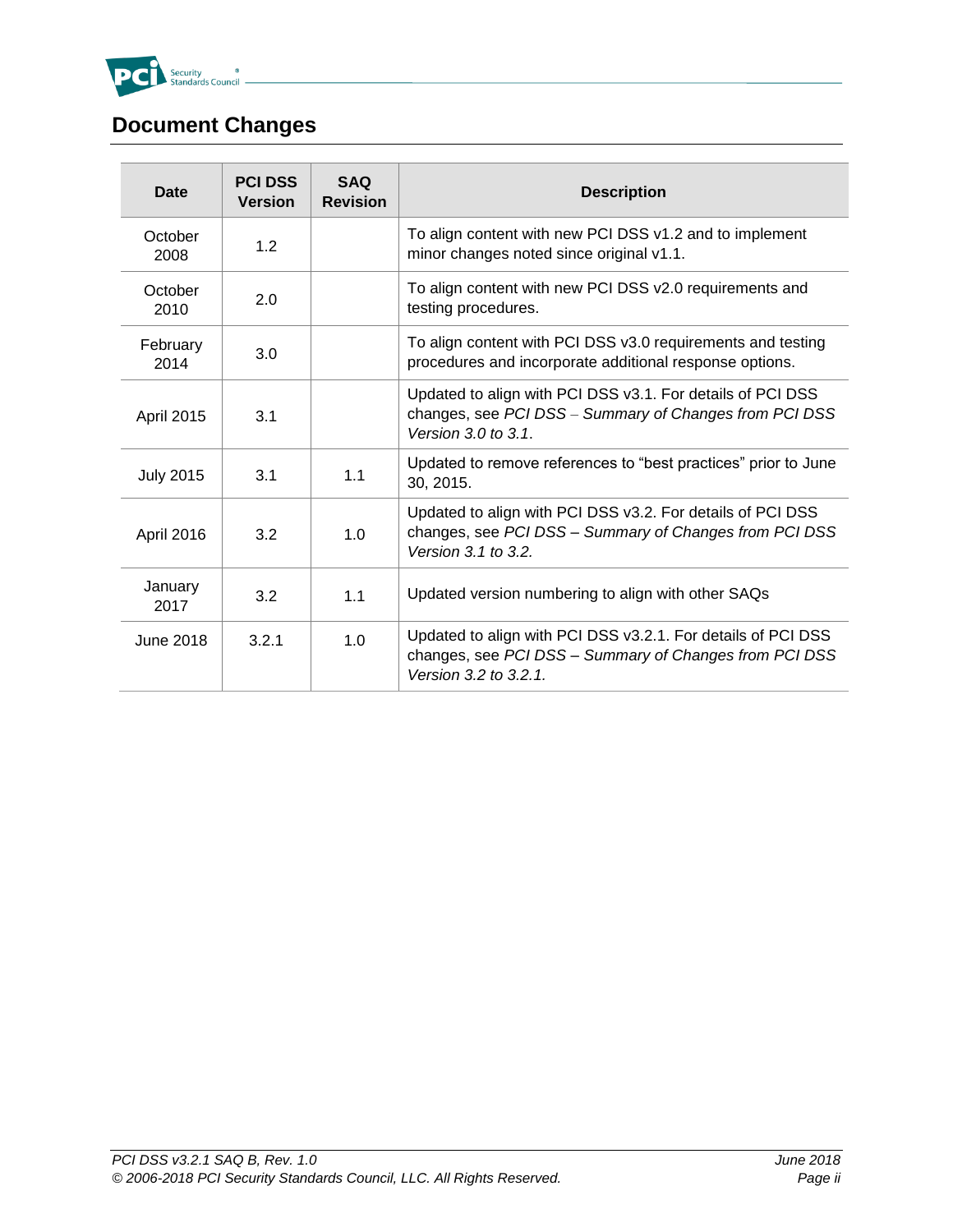

## **Table of Contents**

| Section 1:         |                                                                                             |  |
|--------------------|---------------------------------------------------------------------------------------------|--|
| Section 2:         |                                                                                             |  |
|                    |                                                                                             |  |
|                    |                                                                                             |  |
| Requirement 4:     | Encrypt transmission of cardholder data across open, public networks 6                      |  |
|                    |                                                                                             |  |
| Requirement 7:     |                                                                                             |  |
| Requirement 9:     |                                                                                             |  |
|                    |                                                                                             |  |
|                    | Requirement 12: Maintain a policy that addresses information security for all personnel  12 |  |
| <b>Appendix A:</b> |                                                                                             |  |
| Appendix A1:       | Additional PCI DSS Requirements for Shared Hosting Providers 15                             |  |
| Appendix A2:       | Additional PCI DSS Requirements for Entities using SSL/early TLS for Card-                  |  |
| Appendix A3:       |                                                                                             |  |
| <b>Appendix B:</b> |                                                                                             |  |
| <b>Appendix C:</b> |                                                                                             |  |
|                    |                                                                                             |  |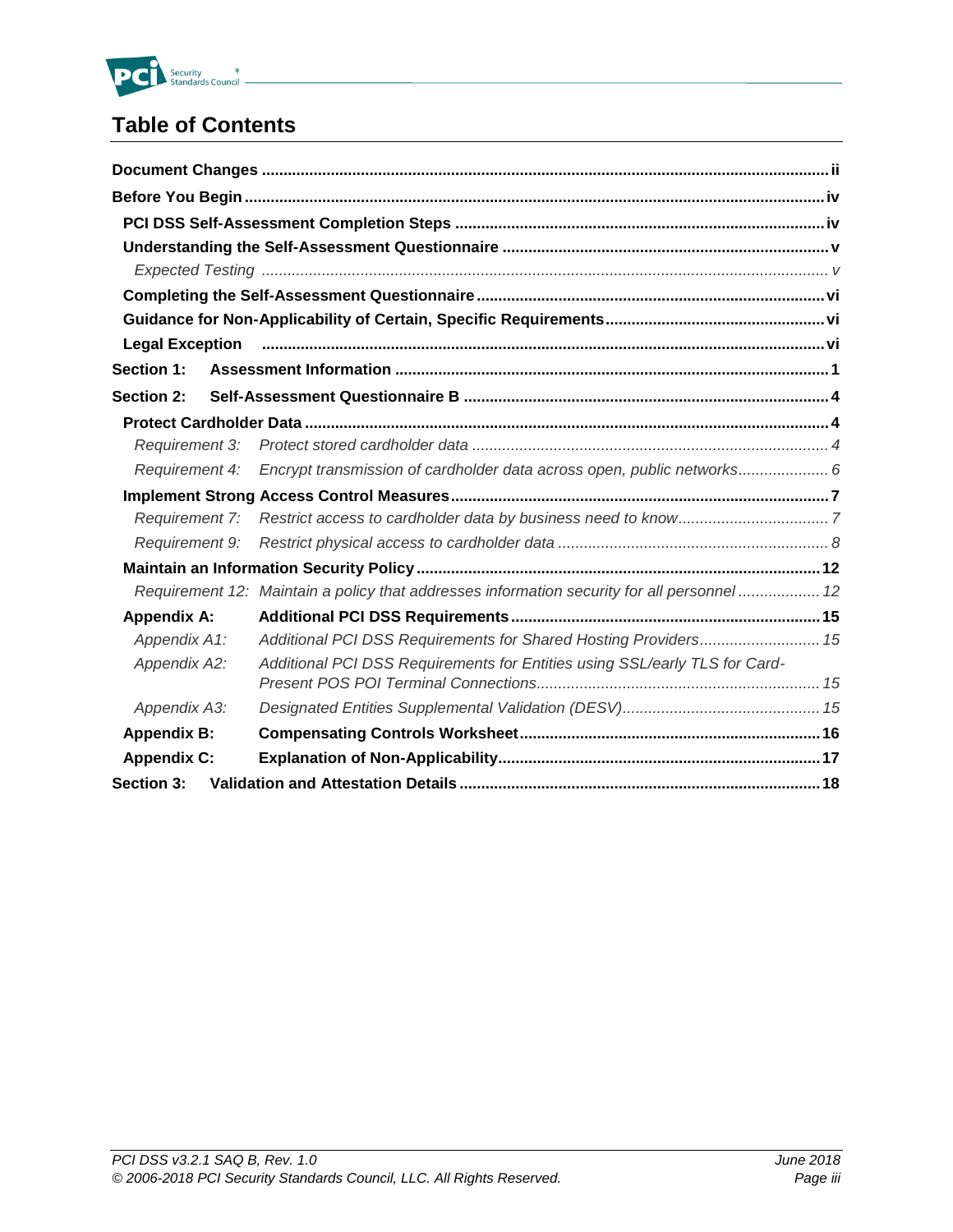

## <span id="page-3-0"></span>**Before You Begin**

SAQ B has been developed to address requirements applicable to merchants who process cardholder data only via imprint machines or standalone, dial-out terminals. SAQ B merchants may be either brickand-mortar (card-present) or mail/telephone order (card-not-present) merchants, and do not store cardholder data on any computer system.

SAQ B merchants confirm that, for this payment channel:

- Your company uses only an imprint machine and/or uses only standalone, dial-out terminals (connected via a phone line to your processor) to take your customers' payment card information;
- The standalone, dial-out terminals are not connected to any other systems within your environment;
- The standalone, dial-out terminals are not connected to the Internet;
- Your company does not transmit cardholder data over a network (either an internal network or the Internet);
- Any cardholder data your company retains is on paper (for example, printed reports or receipts), and these documents are not received electronically; and
- Your company does not store cardholder data in electronic format.

#### *This SAQ is not applicable to e-commerce channels.*

This shortened version of the SAQ includes questions that apply to a specific type of small merchant environment, as defined in the above eligibility criteria. If there are PCI DSS requirements applicable to your environment that are not covered in this SAQ, it may be an indication that this SAQ is not suitable for your environment. Additionally, you must still comply with all applicable PCI DSS requirements in order to be PCI DSS compliant.

## <span id="page-3-1"></span>**PCI DSS Self-Assessment Completion Steps**

- 1. Identify the applicable SAQ for your environment—refer to the *Self-Assessment Questionnaire Instructions and Guidelines* document on PCI SSC website for information.
- 2. Confirm that your environment is properly scoped and meets the eligibility criteria for the SAQ you are using (as defined in Part 2g of the Attestation of Compliance).
- 3. Assess your environment for compliance with applicable PCI DSS requirements.
- 4. Complete all sections of this document:
	- Section 1 (Parts 1 & 2 of the AOC) Assessment Information and Executive Summary
	- Section 2 PCI DSS Self-Assessment Questionnaire (SAQ B)
	- Section 3 (Parts 3 & 4 of the AOC) Validation and Attestation Details and Action Plan for Non-Compliant Requirements (if applicable)
- 5. Submit the SAQ and Attestation of Compliance (AOC), along with any other requested documentation—such as ASV scan reports—to your acquirer, payment brand, or other requester.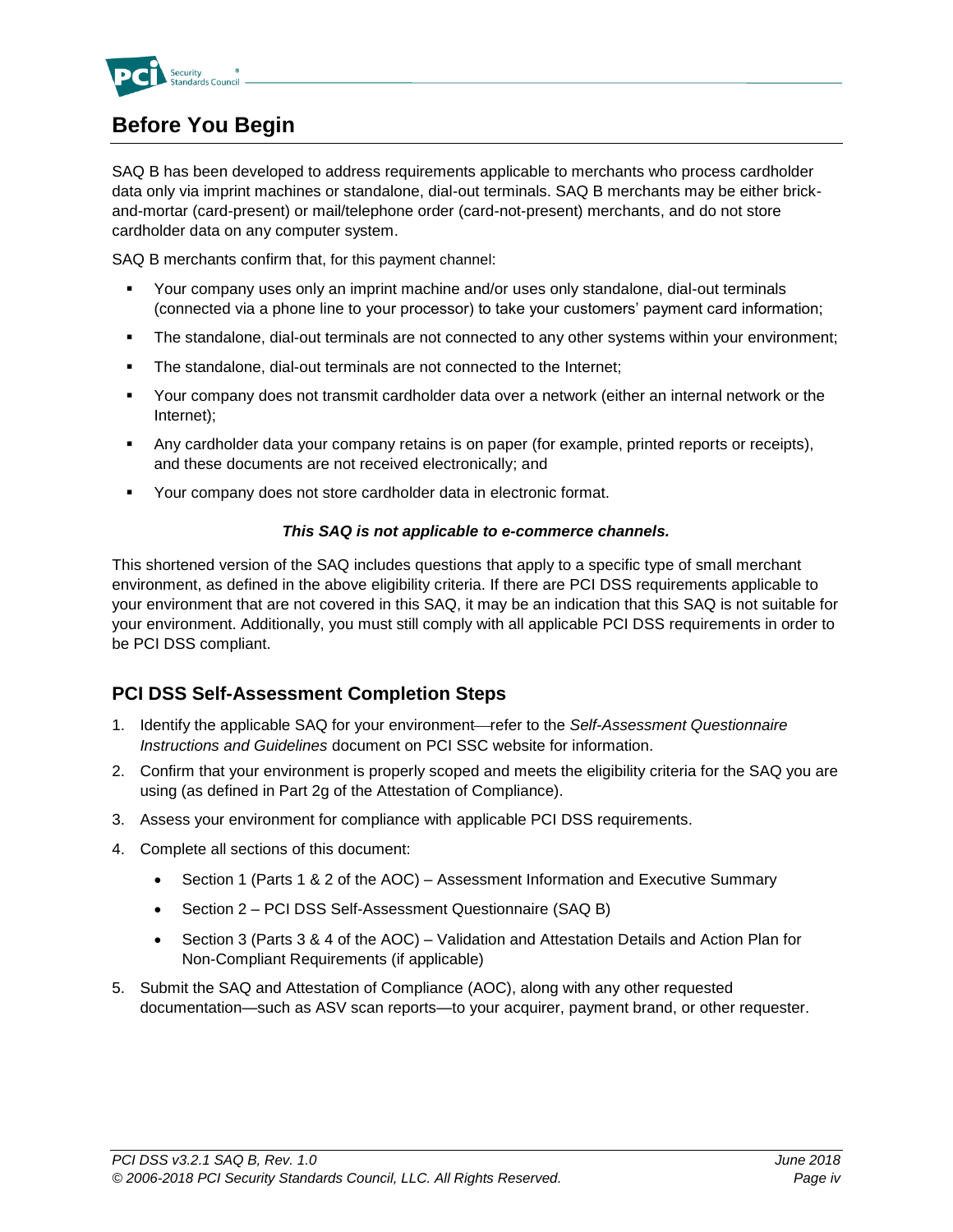

## <span id="page-4-0"></span>**Understanding the Self-Assessment Questionnaire**

The questions contained in the "PCI DSS Question" column in this self-assessment questionnaire are based on the requirements in the PCI DSS.

Additional resources that provide guidance on PCI DSS requirements and how to complete the selfassessment questionnaire have been provided to assist with the assessment process. An overview of some of these resources is provided below:

| <b>Document</b>                                                      | Includes:                                                                                            |
|----------------------------------------------------------------------|------------------------------------------------------------------------------------------------------|
| <b>PCI DSS</b>                                                       | Guidance on Scoping<br>٠                                                                             |
| (PCI Data Security Standard                                          | Guidance on the intent of all PCI DSS Requirements<br>$\blacksquare$                                 |
| <b>Requirements and Security Assessment</b>                          | Details of testing procedures<br>٠                                                                   |
| Procedures)                                                          | Guidance on Compensating Controls<br>٠                                                               |
| <b>SAQ Instructions and Guidelines</b>                               | Information about all SAQs and their eligibility criteria<br>٠                                       |
| documents                                                            | How to determine which SAQ is right for your<br>٠<br>organization                                    |
| PCI DSS and PA-DSS Glossary of<br>Terms, Abbreviations, and Acronyms | Descriptions and definitions of terms used in the PCI<br>٠<br>DSS and self-assessment questionnaires |

These and other resources can be found on the PCI SSC website *[\(www.pcisecuritystandards.org\)](http://www.pcisecuritystandards.org/)*. Organizations are encouraged to review the PCI DSS and other supporting documents before beginning an assessment.

### <span id="page-4-1"></span>*Expected Testing*

The instructions provided in the "Expected Testing" column are based on the testing procedures in the PCI DSS, and provide a high-level description of the types of testing activities that should be performed in order to verify that a requirement has been met. Full details of testing procedures for each requirement can be found in the PCI DSS.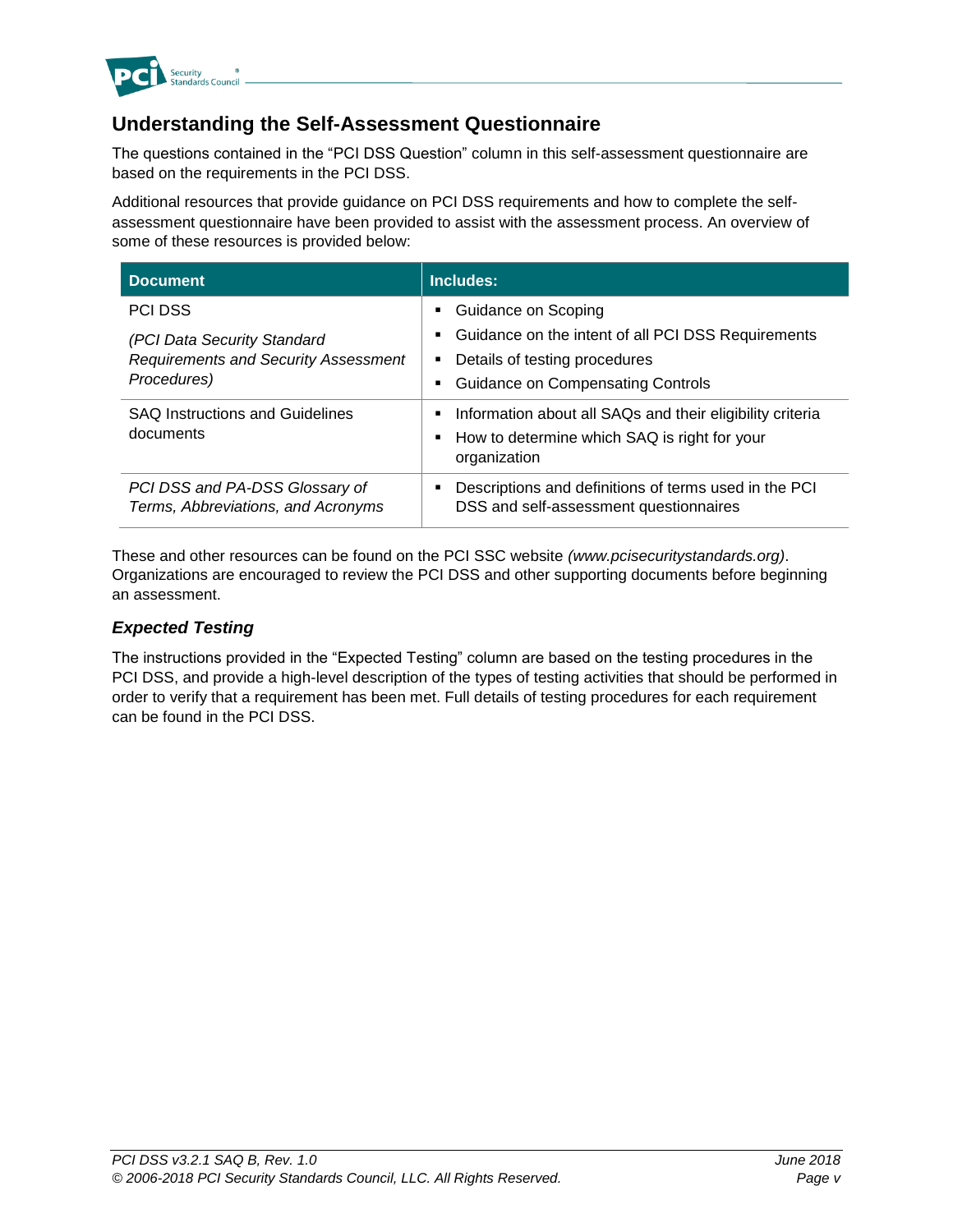

## <span id="page-5-0"></span>**Completing the Self-Assessment Questionnaire**

For each question, there is a choice of responses to indicate your company's status regarding that requirement. *Only one response should be selected for each question.*

A description of the meaning for each response is provided in the table below:

| <b>Response</b>                      | When to use this response:                                                                                                                                                            |
|--------------------------------------|---------------------------------------------------------------------------------------------------------------------------------------------------------------------------------------|
| Yes                                  | The expected testing has been performed, and all elements of the requirement<br>have been met as stated.                                                                              |
| <b>Yes with CCW</b><br>(Compensating | The expected testing has been performed, and the requirement has been met<br>with the assistance of a compensating control.                                                           |
| Control Worksheet)                   | All responses in this column require completion of a Compensating Control<br>Worksheet (CCW) in Appendix B of the SAQ.                                                                |
|                                      | Information on the use of compensating controls and guidance on how to<br>complete the worksheet is provided in the PCI DSS.                                                          |
| <b>No</b>                            | Some or all elements of the requirement have not been met, or are in the<br>process of being implemented, or require further testing before it will be known<br>if they are in place. |
| N/A                                  | The requirement does not apply to the organization's environment. (See                                                                                                                |
| (Not Applicable)                     | Guidance for Non-Applicability of Certain, Specific Requirements below for<br>examples.)                                                                                              |
|                                      | All responses in this column require a supporting explanation in Appendix C of<br>the SAQ.                                                                                            |

## <span id="page-5-1"></span>**Guidance for Non-Applicability of Certain, Specific Requirements**

If any requirements are deemed not applicable to your environment, select the "N/A" option for that specific requirement, and complete the "Explanation of Non-Applicability" worksheet in Appendix C for each "N/A" entry.

## <span id="page-5-2"></span>**Legal Exception**

If your organization is subject to a legal restriction that prevents the organization from meeting a PCI DSS requirement, check the "No" column for that requirement and complete the relevant attestation in Part 3.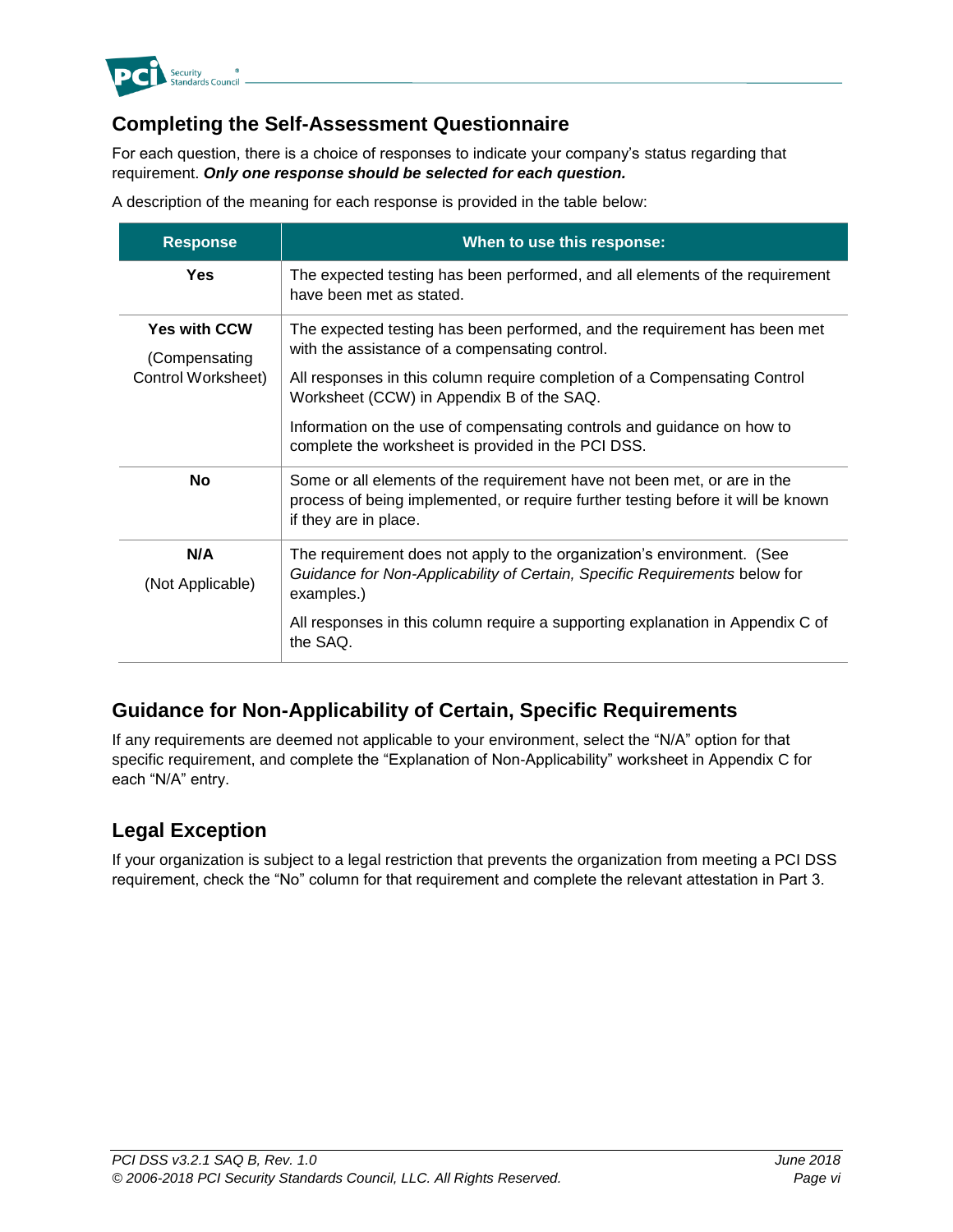

## <span id="page-6-0"></span>**Section 1: Assessment Information**

#### *Instructions for Submission*

This document must be completed as a declaration of the results of the merchant's self-assessment with the *Payment Card Industry Data Security Standard Requirements and Security Assessment Procedures (PCI DSS).* Complete all sections: The merchant is responsible for ensuring that each section is completed by the relevant parties, as applicable. Contact your acquirer (merchant bank) or the payment brands to determine reporting and submission procedures.

#### **Part 1. Merchant and Qualified Security Assessor Information**

| Part 1a. Merchant Organization Information                               |  |          |               |  |      |  |
|--------------------------------------------------------------------------|--|----------|---------------|--|------|--|
| Company Name:                                                            |  |          | DBA (doing    |  |      |  |
|                                                                          |  |          | business as): |  |      |  |
| <b>Contact Name:</b>                                                     |  |          | Title:        |  |      |  |
| Telephone:                                                               |  |          | E-mail:       |  |      |  |
| <b>Business Address:</b>                                                 |  |          | City:         |  |      |  |
| State/Province:                                                          |  | Country: |               |  | Zip: |  |
| URL:                                                                     |  |          |               |  |      |  |
| Part 1b. Qualified Security Assessor Company Information (if applicable) |  |          |               |  |      |  |
| Company Name:                                                            |  |          |               |  |      |  |
| Lead QSA Contact Name:                                                   |  |          | Title:        |  |      |  |
| Telephone:                                                               |  |          | E-mail:       |  |      |  |
| <b>Business Address:</b>                                                 |  |          | City:         |  |      |  |

|                 |          | . . |      |  |
|-----------------|----------|-----|------|--|
| State/Province: | Country: |     | Zip: |  |
| URL:            |          |     |      |  |
|                 |          |     |      |  |
|                 |          |     |      |  |
|                 |          |     |      |  |

| <b>Part 2. Executive Summary</b>                                                                                                                                                |                   |                                                    |  |  |
|---------------------------------------------------------------------------------------------------------------------------------------------------------------------------------|-------------------|----------------------------------------------------|--|--|
| Part 2a. Type of Merchant Business (check all that apply)                                                                                                                       |                   |                                                    |  |  |
| Retailer                                                                                                                                                                        | Telecommunication | Grocery and Supermarkets                           |  |  |
| Petroleum                                                                                                                                                                       | E-Commerce        | Mail order/telephone order (MOTO)<br>$\mathsf{L}$  |  |  |
| Others (please specify):                                                                                                                                                        |                   |                                                    |  |  |
| What types of payment channels does your business<br>serve?                                                                                                                     |                   | Which payment channels are covered by this<br>SAQ? |  |  |
| Mail order/telephone order (MOTO)                                                                                                                                               |                   | Mail order/telephone order (MOTO)                  |  |  |
| E-Commerce                                                                                                                                                                      |                   | $\Box$ E-Commerce                                  |  |  |
| Card-present (face-to-face)<br>$\perp$                                                                                                                                          |                   | Card-present (face-to-face)                        |  |  |
| Note: If your organization has a payment channel or process that is not covered by this SAQ, consult your<br>acquirer or payment brand about validation for the other channels. |                   |                                                    |  |  |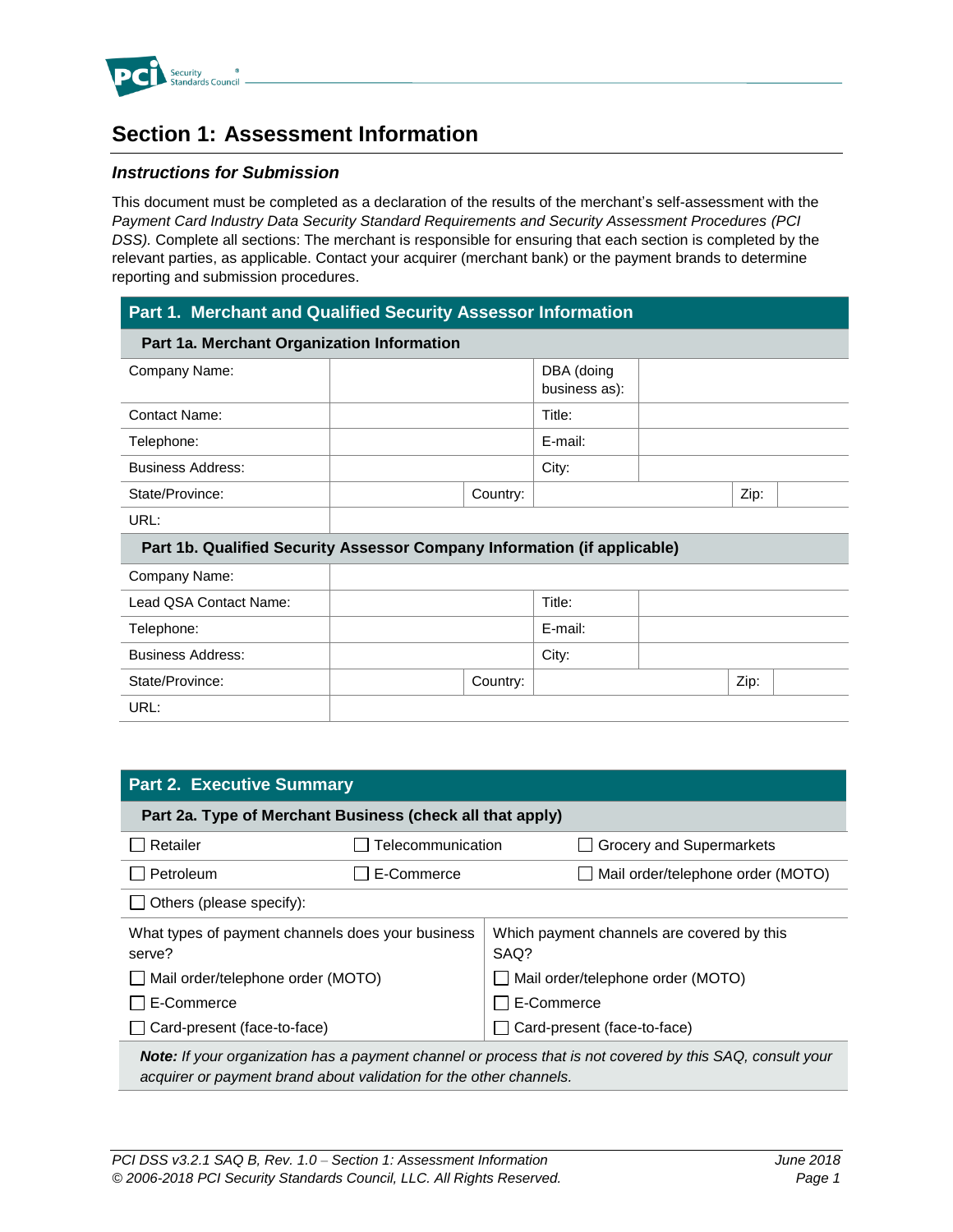

### **Part 2. Executive Summary** *(continued)*

#### **Part 2b. Description of Payment Card Business**

How and in what capacity does your business store, process and/or transmit cardholder data?

#### **Part 2c. Locations**

List types of facilities (for example, retail outlets, corporate offices, data centers, call centers, etc.) and a summary of locations included in the PCI DSS review.

| Type of facility        | <b>Number of facilities</b><br>of this type | Location(s) of facility (city, country) |
|-------------------------|---------------------------------------------|-----------------------------------------|
| Example: Retail outlets | 3                                           | Boston, MA, USA                         |
|                         |                                             |                                         |
|                         |                                             |                                         |
|                         |                                             |                                         |
|                         |                                             |                                         |
|                         |                                             |                                         |
|                         |                                             |                                         |

#### **Part 2d. Payment Applications**

Does the organization use one or more Payment Applications?  $\Box$  Yes  $\Box$  No

Provide the following information regarding the Payment Applications your organization uses:

| <b>Payment Application</b><br><b>Name</b> | <b>Version</b><br><b>Number</b> | <b>Application</b><br>Vendor | Is application<br><b>PA-DSS Listed?</b> | <b>PA-DSS Listing Expiry</b><br>date (if applicable) |
|-------------------------------------------|---------------------------------|------------------------------|-----------------------------------------|------------------------------------------------------|
|                                           |                                 |                              | $\Box$ Yes<br>$\Box$ No                 |                                                      |
|                                           |                                 |                              | l l Yes<br>l No                         |                                                      |
|                                           |                                 |                              | $\Box$ Yes<br>$\Box$ No                 |                                                      |
|                                           |                                 |                              | $\Box$ Yes<br>$\blacksquare$ No         |                                                      |
|                                           |                                 |                              | $\Box$ Yes<br>1 No                      |                                                      |

| Part 2e. Description of Environment                                                                                                                                                                   |       |    |
|-------------------------------------------------------------------------------------------------------------------------------------------------------------------------------------------------------|-------|----|
| Provide a <i>high-level</i> description of the environment<br>covered by this assessment.                                                                                                             |       |    |
| For example:<br>• Connections into and out of the cardholder data<br>environment (CDE).<br>• Critical system components within the CDE, such as<br>POS devices, databases, web servers, etc., and any |       |    |
| other necessary payment components, as applicable.                                                                                                                                                    |       |    |
| Does your business use network segmentation to affect the scope of your PCI DSS<br>environment?                                                                                                       | i Yes | N٥ |
| (Refer to "Network Segmentation" section of PCI DSS for guidance on network<br>segmentation.)                                                                                                         |       |    |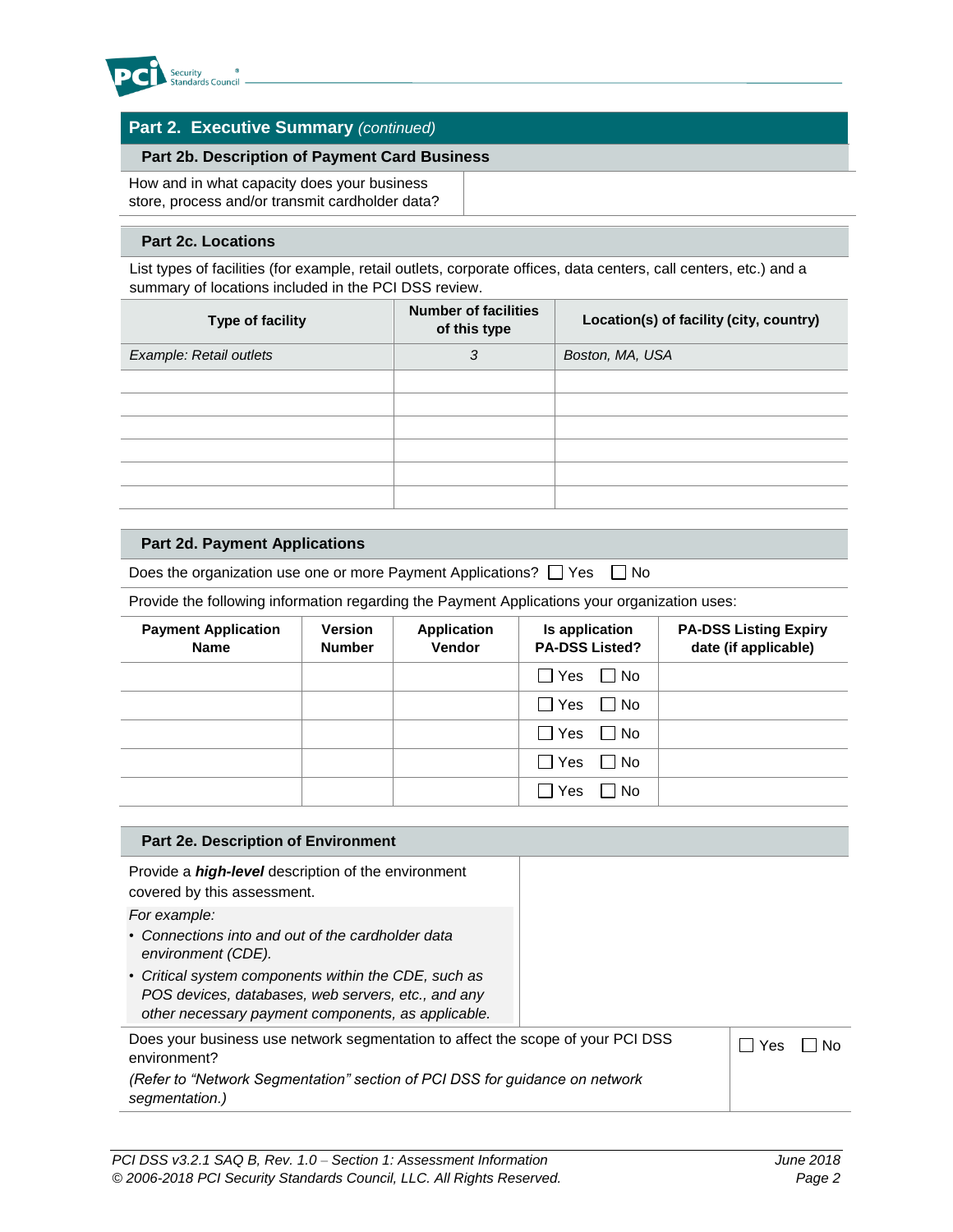

## **Part 2. Executive Summary** *(continued)*

#### **Part 2f. Third-Party Service Providers**

| Does your company use a Qualified Integrator & Reseller (QIR)? |  |  | _l No |
|----------------------------------------------------------------|--|--|-------|
| If Yes:                                                        |  |  |       |
| Name of QIR Company:                                           |  |  |       |
| <b>QIR Individual Name:</b>                                    |  |  |       |
| Description of services provided by QIR:                       |  |  |       |
|                                                                |  |  |       |

Does your company share cardholder data with any third-party service providers (for example, Qualified Integrator & Resellers (QIR), gateways, payment processors, payment service providers (PSP), web-hosting companies, airline booking agents, loyalty program agents, etc.)?

 $\Box$  Yes  $\Box$  No

### *If Yes:*

| Name of service provider:                                                                                                                                                                                                                                                                                  | Description of services provided: |  |
|------------------------------------------------------------------------------------------------------------------------------------------------------------------------------------------------------------------------------------------------------------------------------------------------------------|-----------------------------------|--|
|                                                                                                                                                                                                                                                                                                            |                                   |  |
|                                                                                                                                                                                                                                                                                                            |                                   |  |
|                                                                                                                                                                                                                                                                                                            |                                   |  |
|                                                                                                                                                                                                                                                                                                            |                                   |  |
|                                                                                                                                                                                                                                                                                                            |                                   |  |
|                                                                                                                                                                                                                                                                                                            |                                   |  |
| $\mathbf{M}$ as $\mathbf{M}$ as $\mathbf{M}$ as $\mathbf{M}$ as $\mathbf{M}$ as $\mathbf{M}$ as $\mathbf{M}$ as $\mathbf{M}$ as $\mathbf{M}$ as $\mathbf{M}$ as $\mathbf{M}$ as $\mathbf{M}$ as $\mathbf{M}$ as $\mathbf{M}$ as $\mathbf{M}$ as $\mathbf{M}$ as $\mathbf{M}$ as $\mathbf{M}$ as $\mathbf{$ |                                   |  |

*Note: Requirement 12.8 applies to all entities in this list.*

#### **Part 2g. Eligibility to Complete SAQ B**

Merchant certifies eligibility to complete this shortened version of the Self-Assessment Questionnaire because, for this payment channel:

| Merchant uses only an imprint machine to imprint customers' payment card information and does not<br>transmit cardholder data over either a phone line or the Internet; and/or                                                         |
|----------------------------------------------------------------------------------------------------------------------------------------------------------------------------------------------------------------------------------------|
| Merchant uses only standalone, dial-out terminals (connected via a phone line to your processor); and<br>the standalone, dial-out terminals are not connected to the Internet or any other systems within the<br>merchant environment; |
| Merchant does not transmit cardholder data over a network (either an internal network or the Internet);                                                                                                                                |
| Merchant does not store cardholder data in electronic format: and                                                                                                                                                                      |
| If Merchant does store cardholder data, such data is only paper reports or copies of paper receipts<br>and is not received electronically.                                                                                             |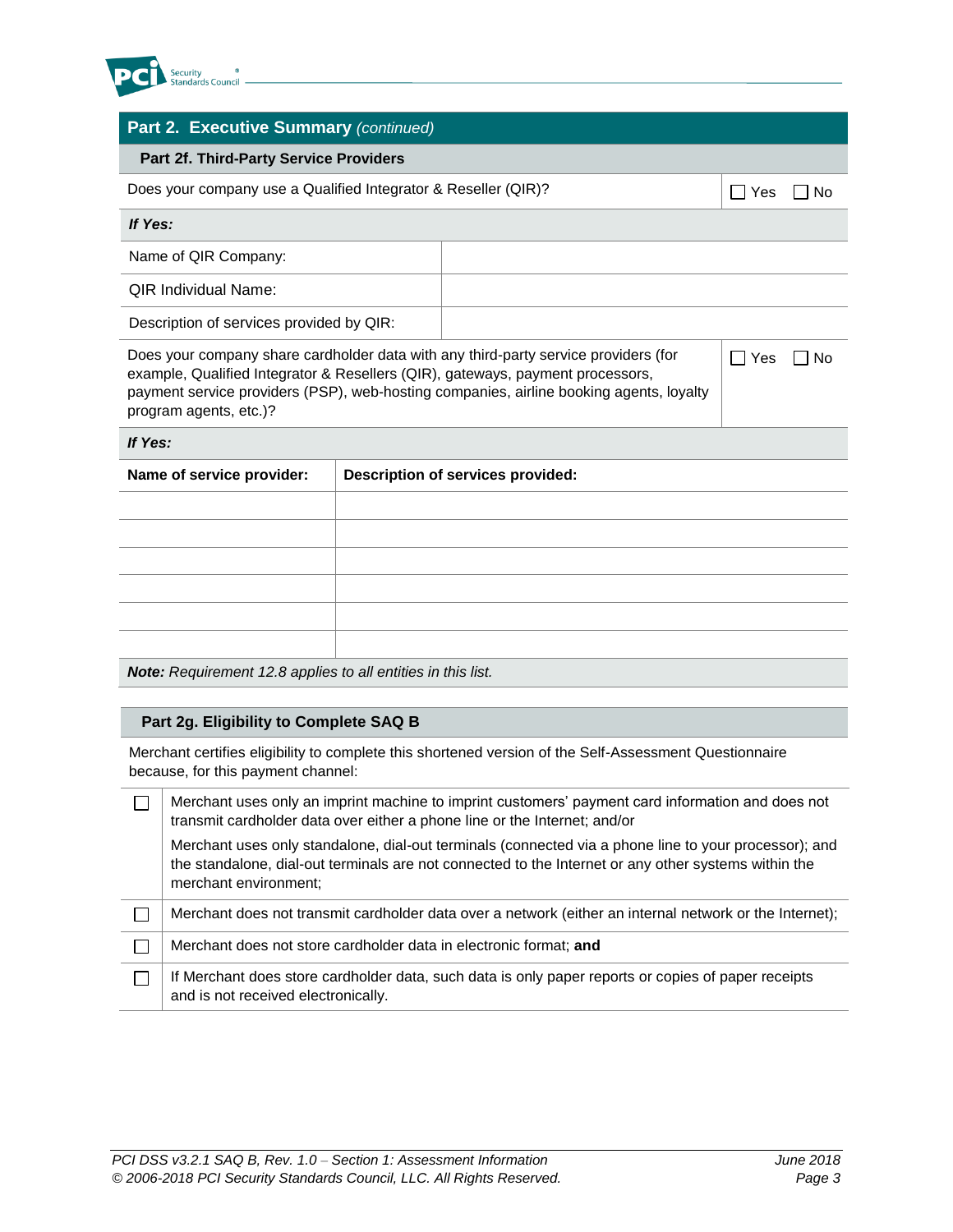

## **Section 2: Self-Assessment Questionnaire B**

*Note: The following questions are numbered according to PCI DSS requirements and testing procedures, as defined in the PCI DSS* Requirements and Security Assessment Procedures *document.* 

#### **Self-assessment completion date:**

## **Protect Cardholder Data**

### *Requirement 3: Protect stored cardholder data*

<span id="page-9-2"></span><span id="page-9-1"></span><span id="page-9-0"></span>

|       | <b>PCI DSS Question</b>                                                                                                                                                                                  | <b>Expected Testing</b>                                                                                                                                           | <b>Response</b><br>(Check one response for each question) |                               |           |     |
|-------|----------------------------------------------------------------------------------------------------------------------------------------------------------------------------------------------------------|-------------------------------------------------------------------------------------------------------------------------------------------------------------------|-----------------------------------------------------------|-------------------------------|-----------|-----|
|       |                                                                                                                                                                                                          |                                                                                                                                                                   | <b>Yes</b>                                                | <b>Yes with</b><br><b>CCW</b> | <b>No</b> | N/A |
| 3.2   | (c) Is sensitive authentication data deleted or rendered<br>unrecoverable upon completion of the authorization<br>process?                                                                               | Review policies and procedures.<br>٠<br>Examine system configurations.<br>$\blacksquare$<br>Examine deletion processes.<br>٠                                      | $\Box$                                                    | П                             | $\Box$    |     |
|       | (d) Do all systems adhere to the following requirements<br>regarding non-storage of sensitive authentication<br>data after authorization (even if encrypted):                                            |                                                                                                                                                                   |                                                           |                               |           |     |
| 3.2.1 | The full contents of any track (from the magnetic stripe<br>located on the back of a card, equivalent data contained<br>on a chip, or elsewhere) are not stored after<br>authorization?                  | Examine data sources including:<br>٠<br>- Incoming transaction data<br>- All logs<br>- History files<br>- Trace files<br>- Database schema<br>- Database contents | П                                                         |                               | $\Box$    |     |
|       | This data is alternatively called full track, track, track 1,<br>track 2, and magnetic-stripe data.                                                                                                      |                                                                                                                                                                   |                                                           |                               |           |     |
|       | Note: In the normal course of business, the following<br>data elements from the magnetic stripe may need to be<br>retained:                                                                              |                                                                                                                                                                   |                                                           |                               |           |     |
|       | The cardholder's name.<br>$\bullet$<br>Primary account number (PAN),<br>$\bullet$<br>Expiration date, and<br>Service code<br>To minimize risk, store only these data elements as<br>needed for business. |                                                                                                                                                                   |                                                           |                               |           |     |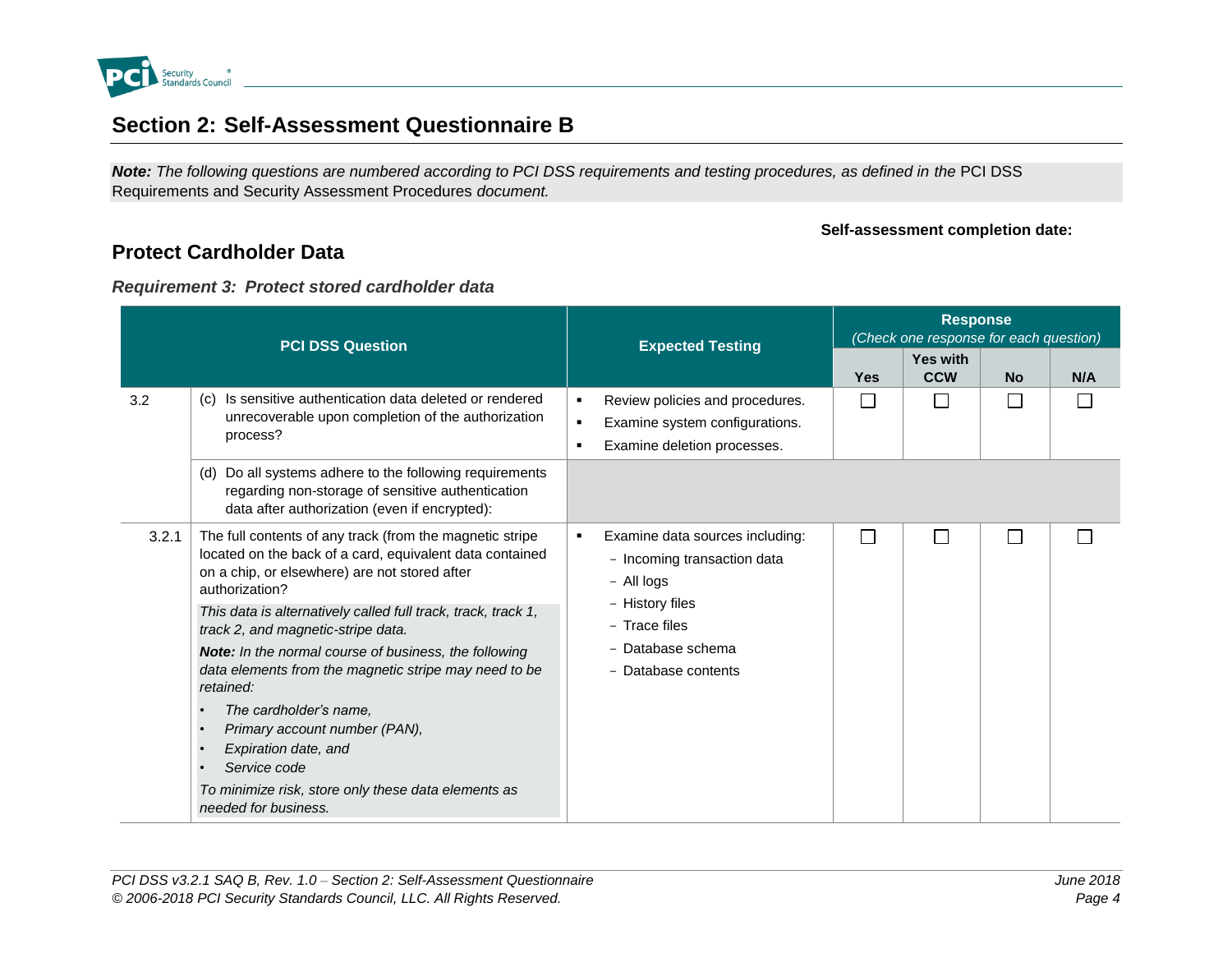

|       | <b>PCI DSS Question</b>                                                                                                                                                                                                                                                                                                                                                                                                                                               | <b>Expected Testing</b>                                                                                                                                                                     | <b>Response</b><br>(Check one response for each question) |                        |                          |     |
|-------|-----------------------------------------------------------------------------------------------------------------------------------------------------------------------------------------------------------------------------------------------------------------------------------------------------------------------------------------------------------------------------------------------------------------------------------------------------------------------|---------------------------------------------------------------------------------------------------------------------------------------------------------------------------------------------|-----------------------------------------------------------|------------------------|--------------------------|-----|
|       |                                                                                                                                                                                                                                                                                                                                                                                                                                                                       |                                                                                                                                                                                             | <b>Yes</b>                                                | Yes with<br><b>CCW</b> | <b>No</b>                | N/A |
| 3.2.2 | The card verification code or value (three-digit or four-<br>digit number printed on the front or back of a payment<br>card) is not stored after authorization?                                                                                                                                                                                                                                                                                                       | Examine data sources including:<br>٠<br>- Incoming transaction data<br>- All logs<br>- History files<br>- Trace files<br>- Database schema<br>- Database contents                           | $\Box$                                                    |                        | $\Box$                   |     |
| 3.2.3 | The personal identification number (PIN) or the encrypted<br>PIN block is not stored after authorization?                                                                                                                                                                                                                                                                                                                                                             | Examine data sources including:<br>٠<br>- Incoming transaction data<br>- All logs<br>- History files<br>- Trace files<br>- Database schema<br>- Database contents                           | П                                                         |                        | $\overline{\phantom{0}}$ |     |
| 3.3   | Is the PAN masked when displayed (the first six and last<br>four digits are the maximum number of digits to be<br>displayed) such that only personnel with a legitimate<br>business need can see more than the first six/last four<br>digits of the PAN?<br>Note: This requirement does not supersede stricter<br>requirements in place for displays of cardholder data-for<br>example, legal or payment card brand requirements for<br>point-of-sale (POS) receipts. | Review policies and procedures.<br>٠<br>Review roles that need access to<br>$\blacksquare$<br>displays of full PAN.<br>Examine system configurations.<br>٠<br>Observe displays of PAN.<br>٠ | П                                                         |                        |                          |     |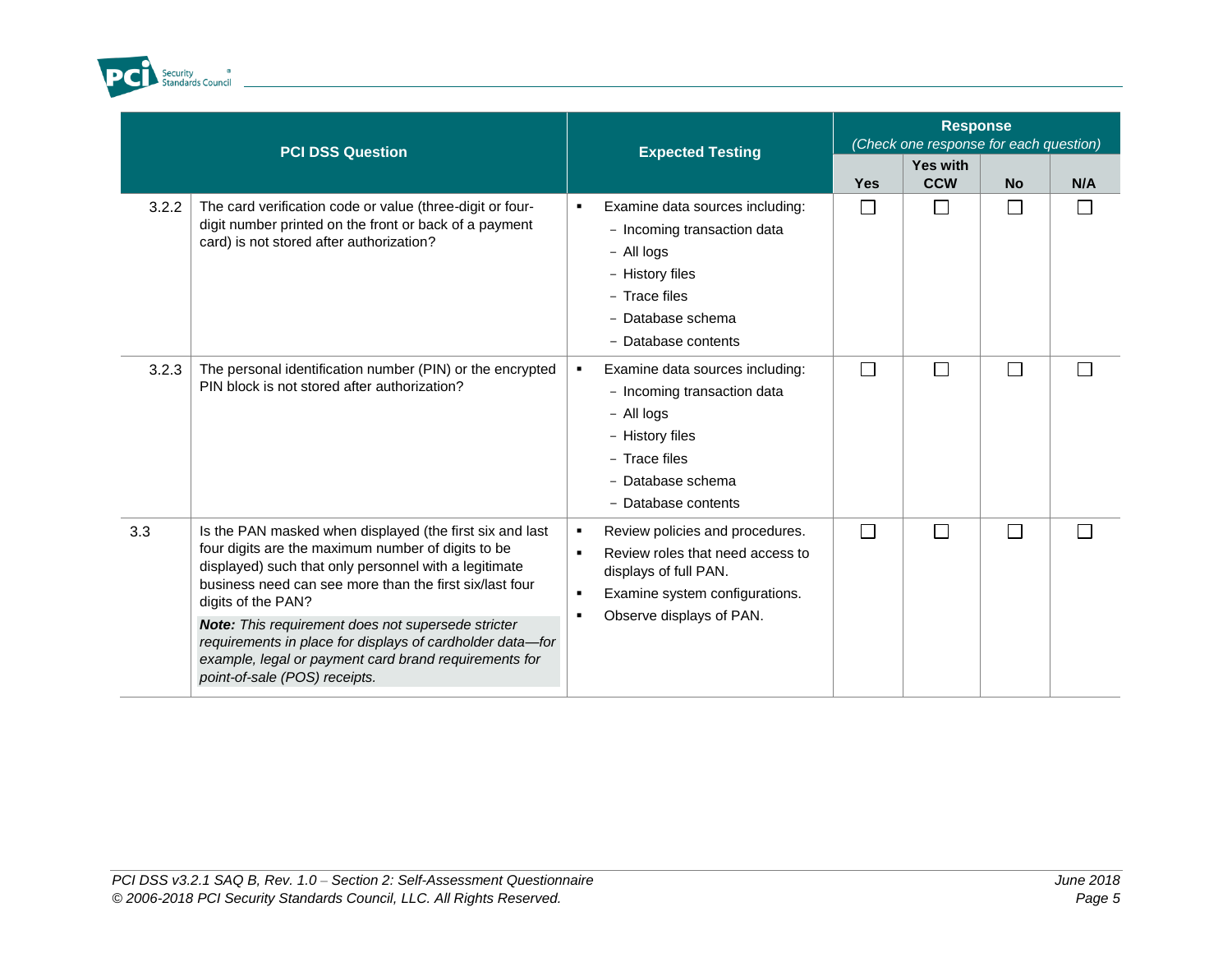

## *Requirement 4: Encrypt transmission of cardholder data across open, public networks*

<span id="page-11-0"></span>

| <b>PCI DSS Question</b> |                                                                                                                             | <b>Expected Testing</b>                           |            | <b>Response</b><br>(Check one response for each question) |  |  |  |
|-------------------------|-----------------------------------------------------------------------------------------------------------------------------|---------------------------------------------------|------------|-----------------------------------------------------------|--|--|--|
|                         |                                                                                                                             |                                                   | <b>Yes</b> | <b>Yes with</b><br><b>CCW</b><br><b>No</b><br>N/A         |  |  |  |
| 4.2                     | Are policies in place that state that unprotected PANs<br>(b)<br>are not to be sent via end-user messaging<br>technologies? | Review policies and procedures.<br>$\blacksquare$ |            |                                                           |  |  |  |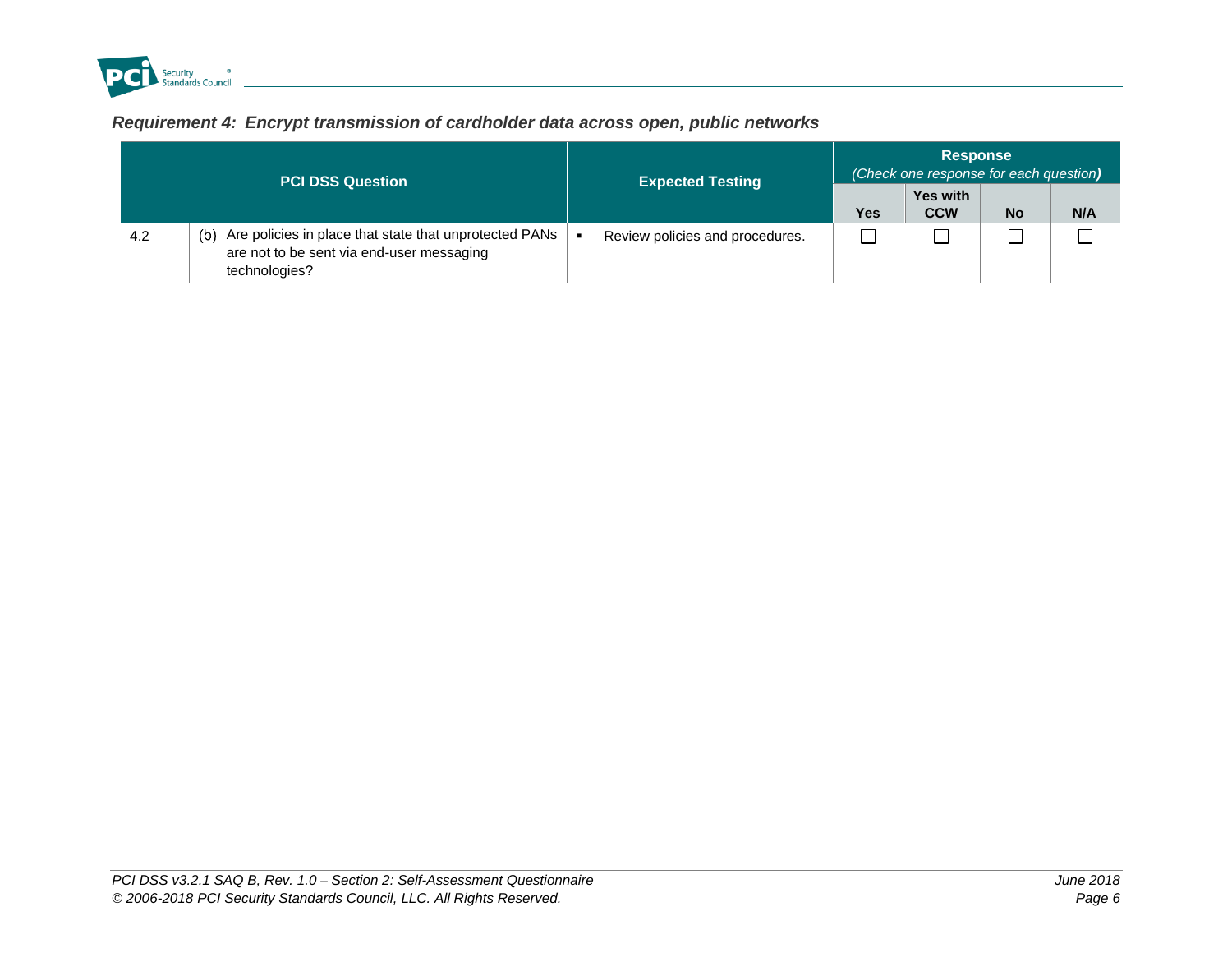

## **Implement Strong Access Control Measures**

*Requirement 7: Restrict access to cardholder data by business need to know*

<span id="page-12-1"></span><span id="page-12-0"></span>

|       | <b>PCI DSS Question</b>                                                                                                                                                                                     | <b>Expected Testing</b>                                                                                                  | <b>Response</b><br>(Check one response for each question) |                               |           |     |
|-------|-------------------------------------------------------------------------------------------------------------------------------------------------------------------------------------------------------------|--------------------------------------------------------------------------------------------------------------------------|-----------------------------------------------------------|-------------------------------|-----------|-----|
|       |                                                                                                                                                                                                             |                                                                                                                          | <b>Yes</b>                                                | <b>Yes with</b><br><b>CCW</b> | <b>No</b> | N/A |
| 7.1   | Is access to system components and cardholder data<br>limited to only those individuals whose jobs require such<br>access, as follows:                                                                      |                                                                                                                          |                                                           |                               |           |     |
| 7.1.2 | Is access to privileged user IDs restricted as follows:<br>To least privileges necessary to perform job<br>responsibilities?<br>Assigned only to roles that specifically require that<br>privileged access? | Examine written access control<br>policy<br>Interview personnel.<br>Interview management.<br>Review privileged user IDs. |                                                           |                               |           |     |
| 7.1.3 | Is access assigned based on individual personnel's job<br>classification and function?                                                                                                                      | Examine written access control<br>$\blacksquare$<br>policy<br>Interview management.<br>Review user IDs.                  |                                                           |                               |           |     |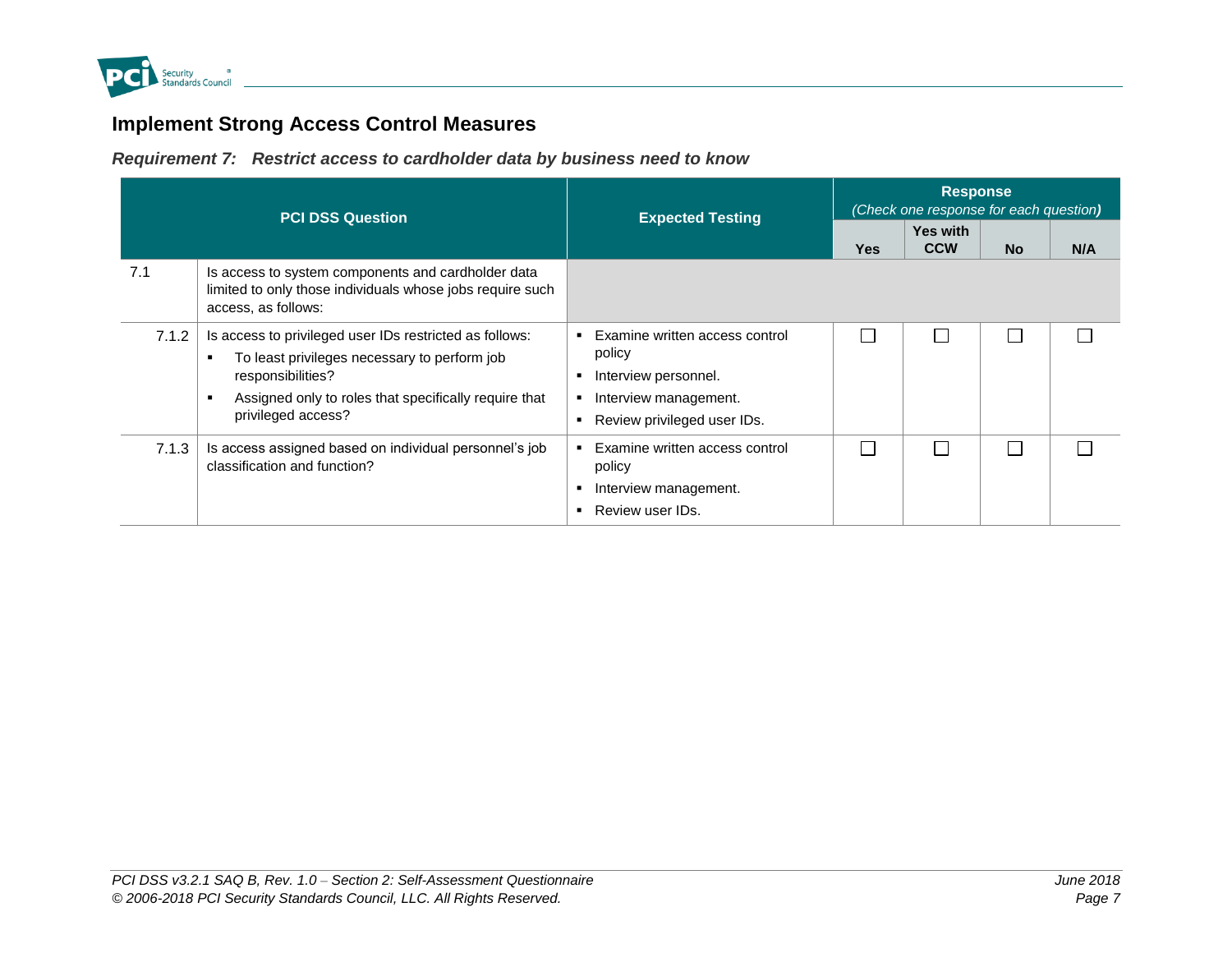

| Requirement 9: Restrict physical access to cardholder data |  |  |  |
|------------------------------------------------------------|--|--|--|
|                                                            |  |  |  |

<span id="page-13-0"></span>

|       | <b>PCI DSS Question</b>                                                                                                                                                                                                                                                  | <b>Expected Testing</b>                                                                                                    |                          | <b>Response</b><br>(Check one response for each question) |           |     |  |
|-------|--------------------------------------------------------------------------------------------------------------------------------------------------------------------------------------------------------------------------------------------------------------------------|----------------------------------------------------------------------------------------------------------------------------|--------------------------|-----------------------------------------------------------|-----------|-----|--|
|       |                                                                                                                                                                                                                                                                          |                                                                                                                            | <b>Yes</b>               | Yes with<br><b>CCW</b>                                    | <b>No</b> | N/A |  |
| 9.5   | Are all media physically secured (including but not<br>limited to computers, removable electronic media, paper<br>receipts, paper reports, and faxes)?<br>For purposes of Requirement 9, "media" refers to all<br>paper and electronic media containing cardholder data. | Review policies and procedures for<br>$\blacksquare$<br>physically securing media.<br>Interview personnel.<br>٠            | П                        | $\Box$                                                    |           |     |  |
| 9.6   | (a) Is strict control maintained over the internal or<br>external distribution of any kind of media?                                                                                                                                                                     | Review policies and procedures for<br>$\blacksquare$<br>distribution of media.                                             | $\Box$                   | $\mathcal{L}_{\mathcal{A}}$                               |           |     |  |
|       | (b) Do controls include the following:                                                                                                                                                                                                                                   |                                                                                                                            |                          |                                                           |           |     |  |
| 9.6.1 | Is media classified so the sensitivity of the data can be<br>determined?                                                                                                                                                                                                 | Review policies and procedures for<br>п<br>media classification.<br>Interview security personnel.<br>$\blacksquare$        | $\sim$                   |                                                           |           |     |  |
| 9.6.2 | Is media sent by secured courier or other delivery<br>method that can be accurately tracked?                                                                                                                                                                             | Interview personnel.<br>$\blacksquare$<br>Examine media distribution<br>$\blacksquare$<br>tracking logs and documentation. | $\overline{\phantom{a}}$ | $\Box$                                                    |           |     |  |
| 9.6.3 | Is management approval obtained prior to moving the<br>media (especially when media is distributed to<br>individuals)?                                                                                                                                                   | Interview personnel.<br>٠<br>Examine media distribution<br>Б<br>tracking logs and documentation.                           | П                        | Г                                                         | $\sim$    |     |  |
| 9.7   | Is strict control maintained over the storage and<br>accessibility of media?                                                                                                                                                                                             | Review policies and procedures.<br>$\blacksquare$                                                                          | $\Box$                   | $\Box$                                                    | L.        |     |  |
| 9.8   | (a) Is all media destroyed when it is no longer needed<br>for business or legal reasons?                                                                                                                                                                                 | Review periodic media destruction<br>٠<br>policies and procedures.                                                         | $\Box$                   | ┌                                                         | $\sim$    |     |  |
|       | Is media destruction performed as follows:<br>(c)                                                                                                                                                                                                                        |                                                                                                                            |                          |                                                           |           |     |  |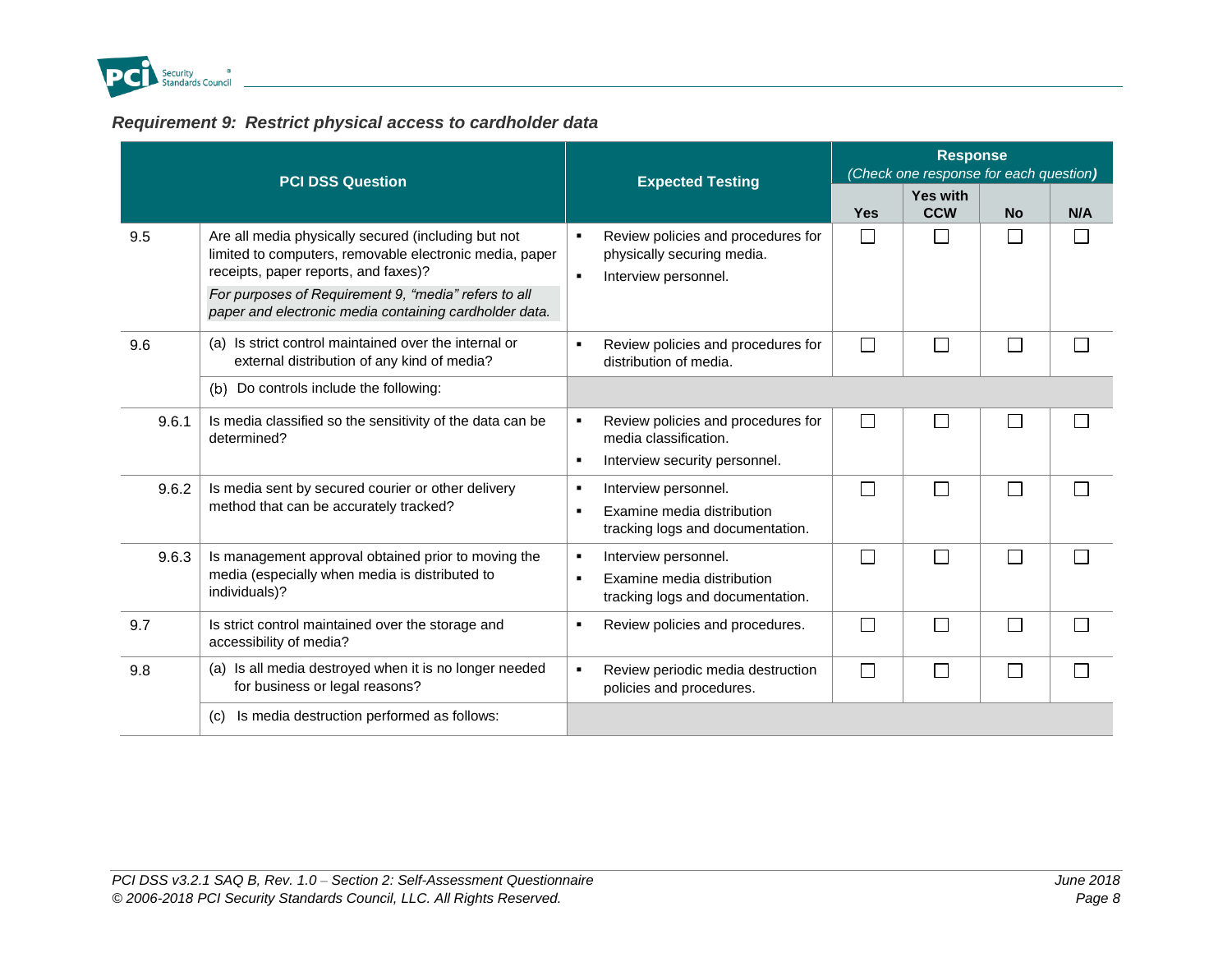

|       | <b>PCI DSS Question</b>                                                                                                                                                                                                                                                                                                                                                                                                                 | <b>Expected Testing</b>                                                                                                               | <b>Response</b><br>(Check one response for each question) |                               |                             |        |
|-------|-----------------------------------------------------------------------------------------------------------------------------------------------------------------------------------------------------------------------------------------------------------------------------------------------------------------------------------------------------------------------------------------------------------------------------------------|---------------------------------------------------------------------------------------------------------------------------------------|-----------------------------------------------------------|-------------------------------|-----------------------------|--------|
|       |                                                                                                                                                                                                                                                                                                                                                                                                                                         |                                                                                                                                       | <b>Yes</b>                                                | <b>Yes with</b><br><b>CCW</b> | <b>No</b>                   | N/A    |
| 9.8.1 | (a) Are hardcopy materials cross-cut shredded,<br>incinerated, or pulped so that cardholder data<br>cannot be reconstructed?                                                                                                                                                                                                                                                                                                            | Review periodic media destruction<br>$\blacksquare$<br>policies and procedures<br>Interview personnel<br>л.<br>Observe processes<br>٠ | $\Box$                                                    | $\Box$                        | $\Box$                      | П      |
|       | (b) Are storage containers used for materials that<br>contain information to be destroyed secured to<br>prevent access to the contents?                                                                                                                                                                                                                                                                                                 | Examine security of storage<br>л.<br>containers.                                                                                      | $\Box$                                                    | $\Box$                        | $\mathcal{L}_{\mathcal{A}}$ |        |
| 9.9   | Are devices that capture payment card data via direct<br>physical interaction with the card protected against<br>tampering and substitution as follows?<br>Note: This requirement applies to card-reading devices<br>used in card-present transactions (that is, card swipe or<br>dip) at the point of sale. This requirement is not<br>intended to apply to manual key-entry components such<br>as computer keyboards and POS keypads. |                                                                                                                                       |                                                           |                               |                             |        |
|       | Do policies and procedures require that a list of<br>(a)<br>such devices be maintained?                                                                                                                                                                                                                                                                                                                                                 | Review policies and procedures.<br>٠                                                                                                  | $\Box$                                                    | $\Box$                        | $\Box$                      | M      |
|       | (b) Do policies and procedures require that devices are<br>periodically inspected to look for tampering or<br>substitution?                                                                                                                                                                                                                                                                                                             | Review policies and procedures.<br>$\blacksquare$                                                                                     | $\Box$                                                    | $\Box$                        | $\Box$                      |        |
|       | Do policies and procedures require that personnel<br>(c)<br>are trained to be aware of suspicious behavior and<br>to report tampering or substitution of devices?                                                                                                                                                                                                                                                                       | Review policies and procedures.<br>$\blacksquare$                                                                                     | $\Box$                                                    | $\Box$                        |                             |        |
| 9.9.1 | Does the list of devices include the following?<br>(a)<br>- Make, model of device<br>Location of device (for example, the address of<br>the site or facility where the device is located)<br>Device serial number or other method of unique<br>identification                                                                                                                                                                           | Examine the list of devices.<br>$\blacksquare$                                                                                        | $\Box$                                                    | $\Box$                        | $\Box$                      | $\Box$ |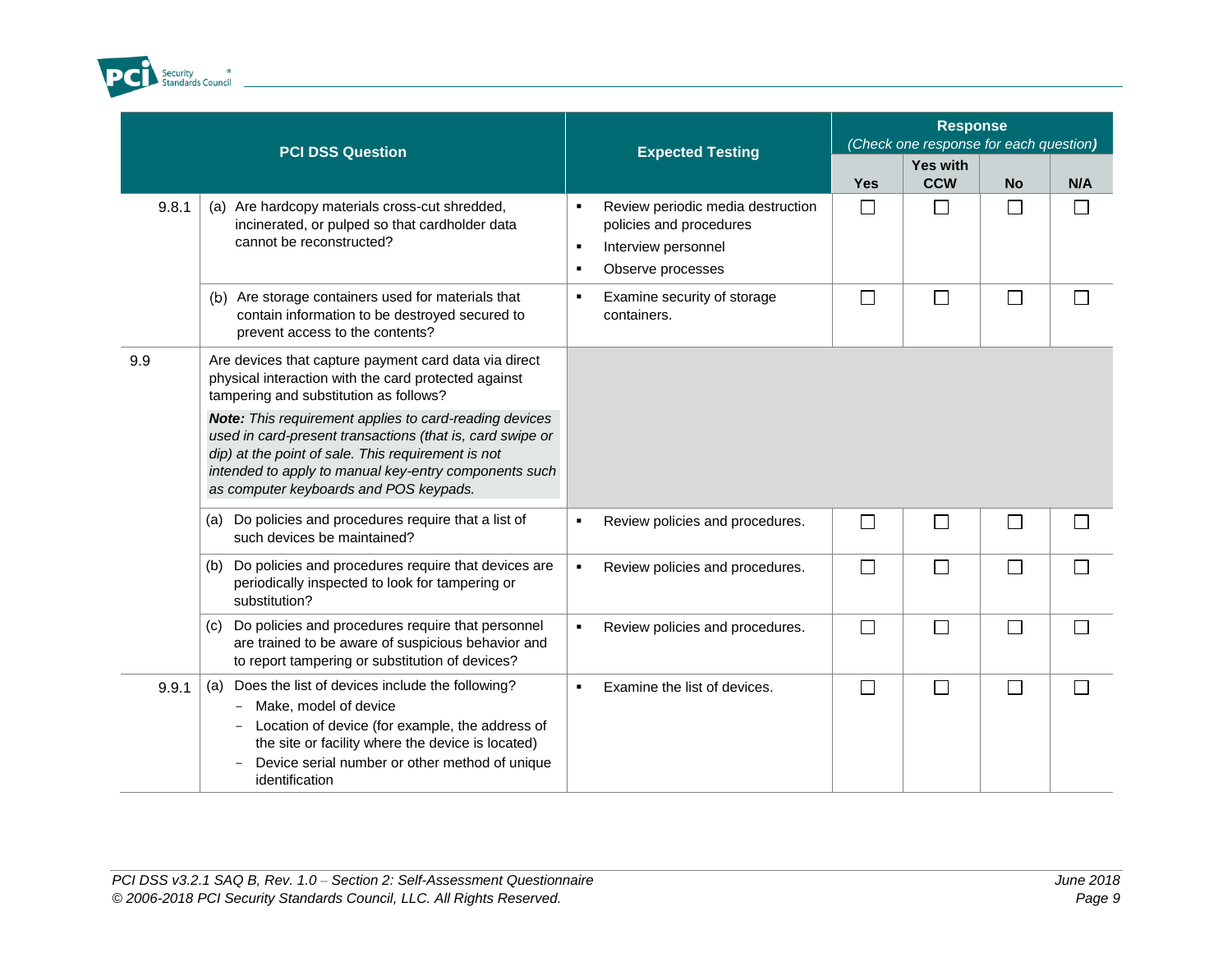

|                  | <b>PCI DSS Question</b>                                                                                                                                                                                                                                                                                       | <b>Expected Testing</b>                                                                                           | <b>Response</b><br>(Check one response for each question) |                        |                 |     |
|------------------|---------------------------------------------------------------------------------------------------------------------------------------------------------------------------------------------------------------------------------------------------------------------------------------------------------------|-------------------------------------------------------------------------------------------------------------------|-----------------------------------------------------------|------------------------|-----------------|-----|
|                  |                                                                                                                                                                                                                                                                                                               |                                                                                                                   | <b>Yes</b>                                                | Yes with<br><b>CCW</b> | <b>No</b>       | N/A |
| 9.9.1<br>(cont.) | Is the list accurate and up to date?<br>(b)                                                                                                                                                                                                                                                                   | Observe devices and device<br>$\blacksquare$<br>locations and compare to list.                                    |                                                           |                        |                 |     |
|                  | Is the list of devices updated when devices are<br>(c)<br>added, relocated, decommissioned, etc.?                                                                                                                                                                                                             | Interview personnel.<br>л.                                                                                        |                                                           | П                      |                 |     |
| 9.9.2            | Are device surfaces periodically inspected to detect<br>(a)<br>tampering (for example, addition of card skimmers<br>to devices), or substitution (for example, by<br>checking the serial number or other device<br>characteristics to verify it has not been swapped<br>with a fraudulent device) as follows? | Interview personnel.<br>$\blacksquare$<br>Observe inspection processes and<br>л.<br>compare to defined processes. | $\mathcal{L}$                                             | $\Box$                 | <b>Contract</b> |     |
|                  | Note: Examples of signs that a device might have been<br>tampered with or substituted include unexpected<br>attachments or cables plugged into the device, missing<br>or changed security labels, broken or differently colored<br>casing, or changes to the serial number or other<br>external markings.     |                                                                                                                   |                                                           |                        |                 |     |
|                  | Are personnel aware of procedures for inspecting<br>(b)<br>devices?                                                                                                                                                                                                                                           | Interview personnel.<br>л.                                                                                        |                                                           | L                      |                 |     |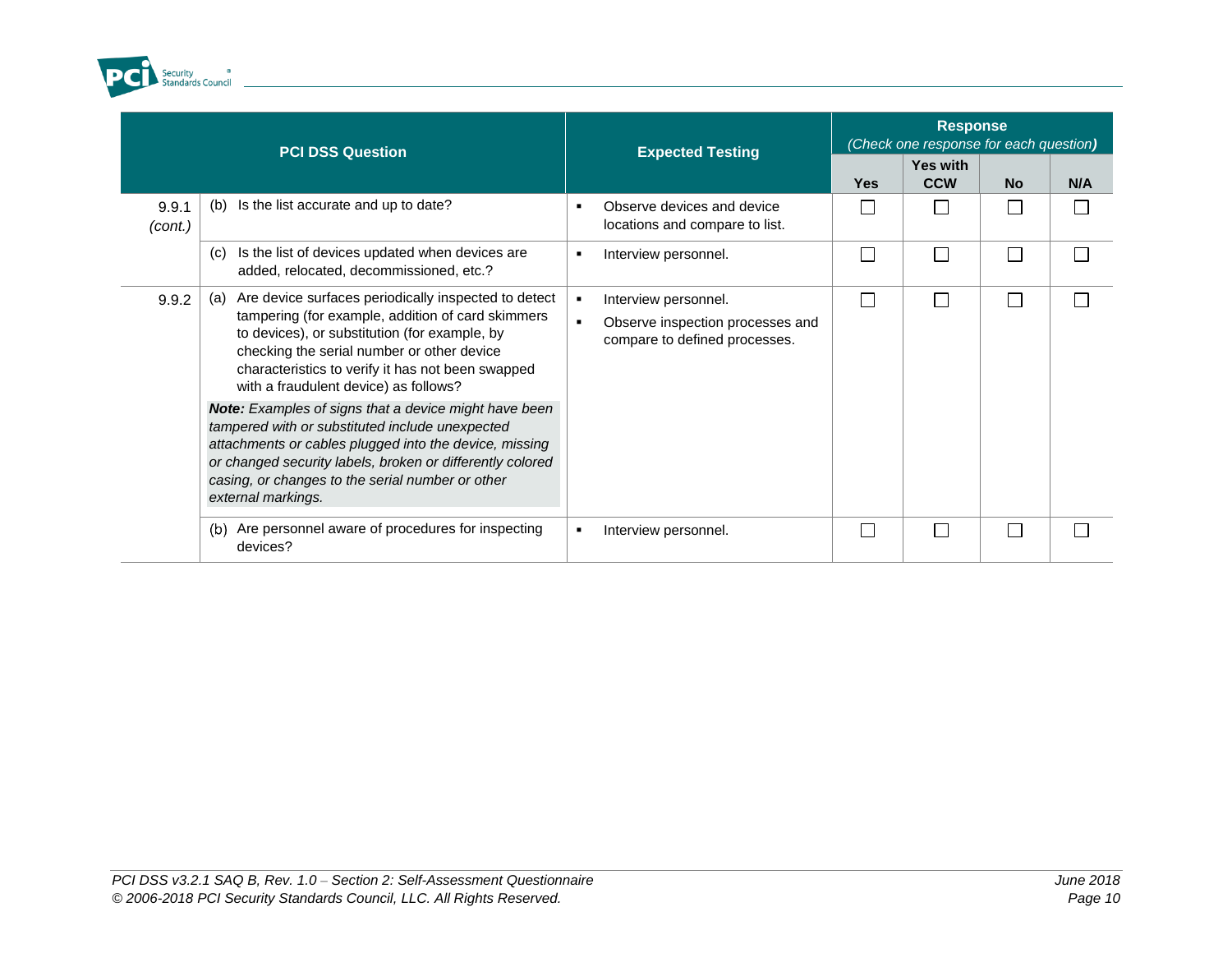

L.

|       | <b>PCI DSS Question</b>                                                                                                                                                                                                                                                                                                                                                                                                                                                                                                                            |    | <b>Expected Testing</b>                  | <b>Response</b><br>(Check one response for each question) |                        |           |     |
|-------|----------------------------------------------------------------------------------------------------------------------------------------------------------------------------------------------------------------------------------------------------------------------------------------------------------------------------------------------------------------------------------------------------------------------------------------------------------------------------------------------------------------------------------------------------|----|------------------------------------------|-----------------------------------------------------------|------------------------|-----------|-----|
|       |                                                                                                                                                                                                                                                                                                                                                                                                                                                                                                                                                    |    |                                          | <b>Yes</b>                                                | Yes with<br><b>CCW</b> | <b>No</b> | N/A |
| 9.9.3 | Are personnel trained to be aware of attempted<br>tampering or replacement of devices, to include the<br>following?                                                                                                                                                                                                                                                                                                                                                                                                                                |    |                                          |                                                           |                        |           |     |
|       | Do training materials for personnel at point-of-sale<br>(a)<br>locations include the following?                                                                                                                                                                                                                                                                                                                                                                                                                                                    |    | Review training materials.               | $\mathbf{I}$                                              |                        |           |     |
|       | Verify the identity of any third-party persons<br>claiming to be repair or maintenance<br>personnel, prior to granting them access to<br>modify or troubleshoot devices.<br>Do not install, replace, or return devices without<br>verification.<br>Be aware of suspicious behavior around<br>devices (for example, attempts by unknown<br>persons to unplug or open devices).<br>Report suspicious behavior and indications of<br>device tampering or substitution to appropriate<br>personnel (for example, to a manager or<br>security officer). |    |                                          |                                                           |                        |           |     |
|       | Have personnel at point-of-sale locations received<br>(b)<br>training, and are they aware of procedures to detect<br>and report attempted tampering or replacement of<br>devices?                                                                                                                                                                                                                                                                                                                                                                  | ٠. | Interview personnel at POS<br>locations. | П                                                         | $\Box$                 |           |     |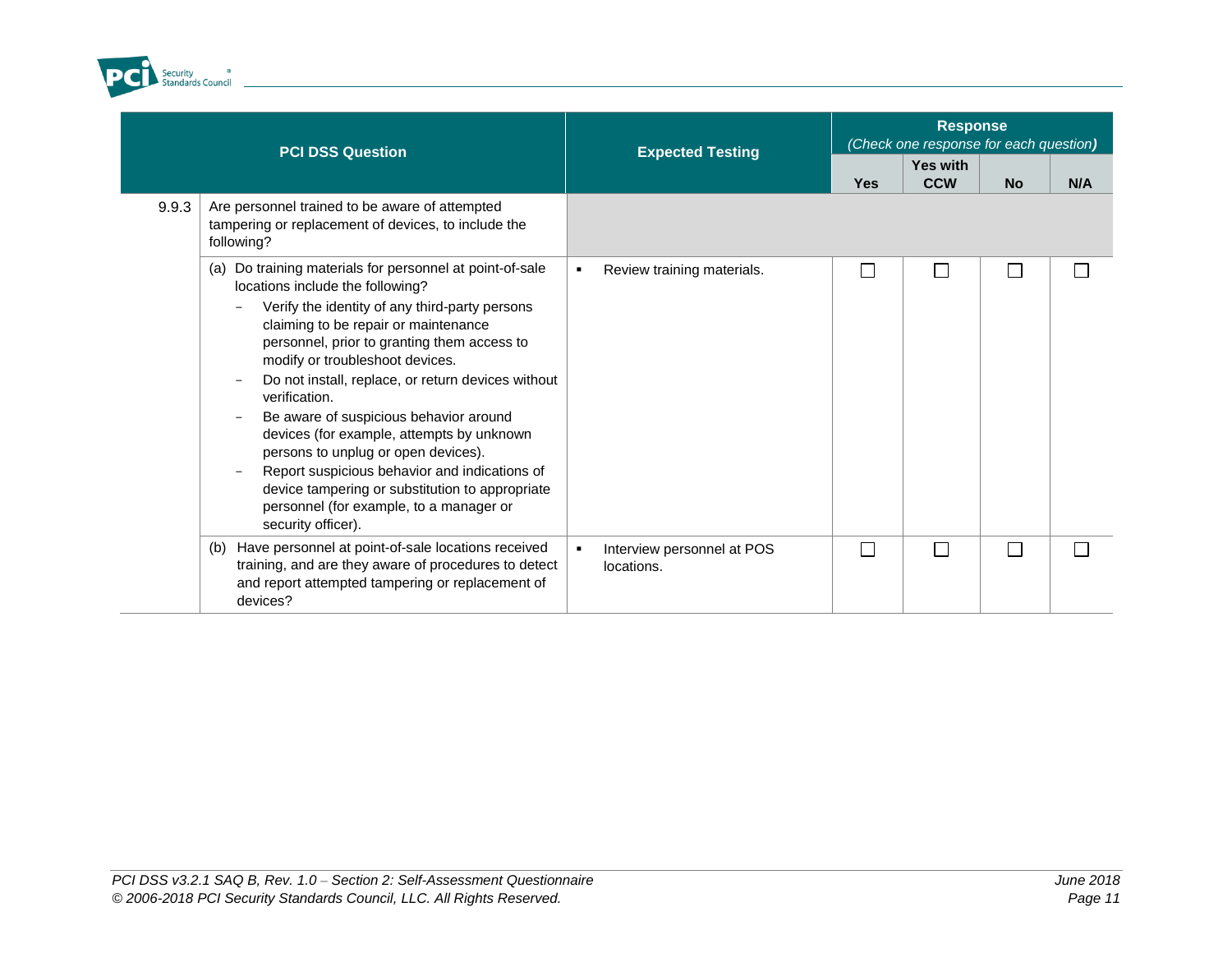

## **Maintain an Information Security Policy**

*Requirement 12: Maintain a policy that addresses information security for all personnel*

*Note: For the purposes of Requirement 12, "personnel" refers to full-time part-time employees, temporary employees and personnel, and contractors and consultants who are "resident" on the entity's site or otherwise have access to the company's site cardholder data environment.*

<span id="page-17-1"></span><span id="page-17-0"></span>

|        | <b>PCI DSS Question</b>                                                                                                                                                                                   |                      | <b>Expected Testing</b>                                                        |            | <b>Response</b><br>(Check one response for each question) |           |     |  |
|--------|-----------------------------------------------------------------------------------------------------------------------------------------------------------------------------------------------------------|----------------------|--------------------------------------------------------------------------------|------------|-----------------------------------------------------------|-----------|-----|--|
|        |                                                                                                                                                                                                           |                      |                                                                                | <b>Yes</b> | <b>Yes with</b><br><b>CCW</b>                             | <b>No</b> | N/A |  |
| 12.1   | Is a security policy established, published, maintained,<br>and disseminated to all relevant personnel?                                                                                                   | л.                   | Review the information security<br>policy.                                     |            | П                                                         | $\Box$    |     |  |
| 12.1.1 | Is the security policy reviewed at least annually and<br>updated when the environment changes?                                                                                                            | $\blacksquare$       | Review the information security<br>policy.<br>Interview responsible personnel. |            | $\Box$                                                    | $\Box$    |     |  |
| 12.3   | Are usage policies for critical technologies developed to<br>define proper use of these technologies and require the<br>following:                                                                        |                      |                                                                                |            |                                                           |           |     |  |
|        | Note: Examples of critical technologies include, but are<br>not limited to, remote access and wireless technologies,<br>laptops, tablets, removable electronic media, e-mail<br>usage and Internet usage. |                      |                                                                                |            |                                                           |           |     |  |
| 12.3.1 | Explicit approval by authorized parties to use the<br>technologies?                                                                                                                                       | $\blacksquare$       | Review usage policies.<br>Interview responsible personnel.                     |            | $\Box$                                                    | $\Box$    |     |  |
| 12.3.3 | A list of all such devices and personnel with access?                                                                                                                                                     | л.<br>$\blacksquare$ | Review usage policies.<br>Interview responsible personnel.                     |            | ┌                                                         | $\Box$    |     |  |
| 12.3.5 | Acceptable uses of the technologies?                                                                                                                                                                      | $\blacksquare$       | Review usage policies.<br>Interview responsible personnel.                     |            | $\Box$                                                    | $\Box$    |     |  |
| 12.4   | Do security policy and procedures clearly define<br>information security responsibilities for all personnel?                                                                                              |                      | Review information security policy<br>and procedures.                          |            | $\Box$                                                    | $\Box$    |     |  |
|        |                                                                                                                                                                                                           |                      | Interview a sample of responsible<br>personnel.                                |            |                                                           |           |     |  |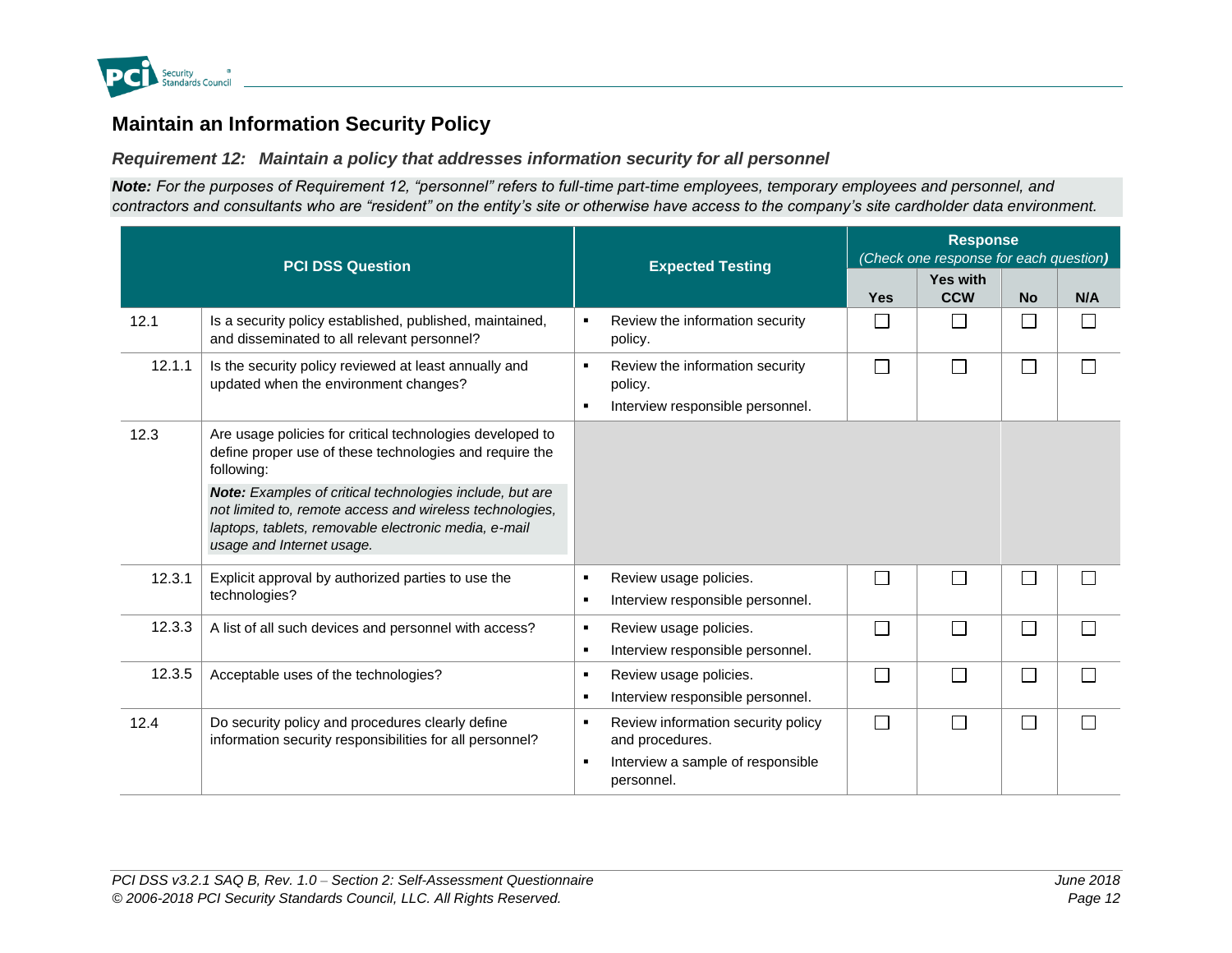

|        | <b>PCI DSS Question</b>                                                                                                                                                                                                                                                                                                                                                   | <b>Expected Testing</b>                            |                                                                                            | <b>Response</b><br>(Check one response for each question) |                          |           |     |
|--------|---------------------------------------------------------------------------------------------------------------------------------------------------------------------------------------------------------------------------------------------------------------------------------------------------------------------------------------------------------------------------|----------------------------------------------------|--------------------------------------------------------------------------------------------|-----------------------------------------------------------|--------------------------|-----------|-----|
|        |                                                                                                                                                                                                                                                                                                                                                                           |                                                    |                                                                                            | <b>Yes</b>                                                | Yes with<br><b>CCW</b>   | <b>No</b> | N/A |
| 12.5   | (b) Are the following information security management<br>responsibilities formally assigned to an individual or<br>team:                                                                                                                                                                                                                                                  |                                                    |                                                                                            |                                                           |                          |           |     |
| 12.5.3 | Establishing, documenting, and distributing security<br>incident response and escalation procedures to ensure<br>timely and effective handling of all situations?                                                                                                                                                                                                         | $\blacksquare$                                     | Review information security policy<br>and procedures.                                      | $\Box$                                                    | $\overline{\phantom{0}}$ | $\Box$    |     |
| 12.6   | (a) Is a formal security awareness program in place to<br>make all personnel aware of the cardholder data<br>security policy and procedures?                                                                                                                                                                                                                              | $\blacksquare$                                     | Review security awareness<br>program.                                                      | $\Box$                                                    | П                        | $\Box$    |     |
| 12.8   | Are policies and procedures maintained and<br>implemented to manage service providers with whom<br>cardholder data is shared, or that could affect the<br>security of cardholder data, as follows:                                                                                                                                                                        |                                                    |                                                                                            |                                                           |                          |           |     |
| 12.8.1 | Is a list of service providers maintained, including a<br>description of the service(s) provided?                                                                                                                                                                                                                                                                         | $\blacksquare$<br>$\blacksquare$<br>$\blacksquare$ | Review policies and procedures.<br>Observe processes.<br>Review list of service providers. | П                                                         | П                        | $\Box$    |     |
| 12.8.2 | Is a written agreement maintained that includes an<br>acknowledgement that the service providers are<br>responsible for the security of cardholder data the<br>service providers possess or otherwise store, process, or<br>transmit on behalf of the customer, or to the extent that<br>they could impact the security of the customer's<br>cardholder data environment? | ٠                                                  | Observe written agreements.<br>Review policies and procedures.                             | $\Box$                                                    | П                        | $\Box$    |     |
|        | Note: The exact wording of an acknowledgement will<br>depend on the agreement between the two parties, the<br>details of the service being provided, and the<br>responsibilities assigned to each party. The<br>acknowledgement does not have to include the exact<br>wording provided in this requirement.                                                               |                                                    |                                                                                            |                                                           |                          |           |     |
| 12.8.3 | Is there an established process for engaging service<br>providers, including proper due diligence prior to<br>engagement?                                                                                                                                                                                                                                                 | ٠                                                  | Observe processes.<br>Review policies and procedures and<br>supporting documentation.      | $\Box$                                                    | $\Box$                   | $\Box$    |     |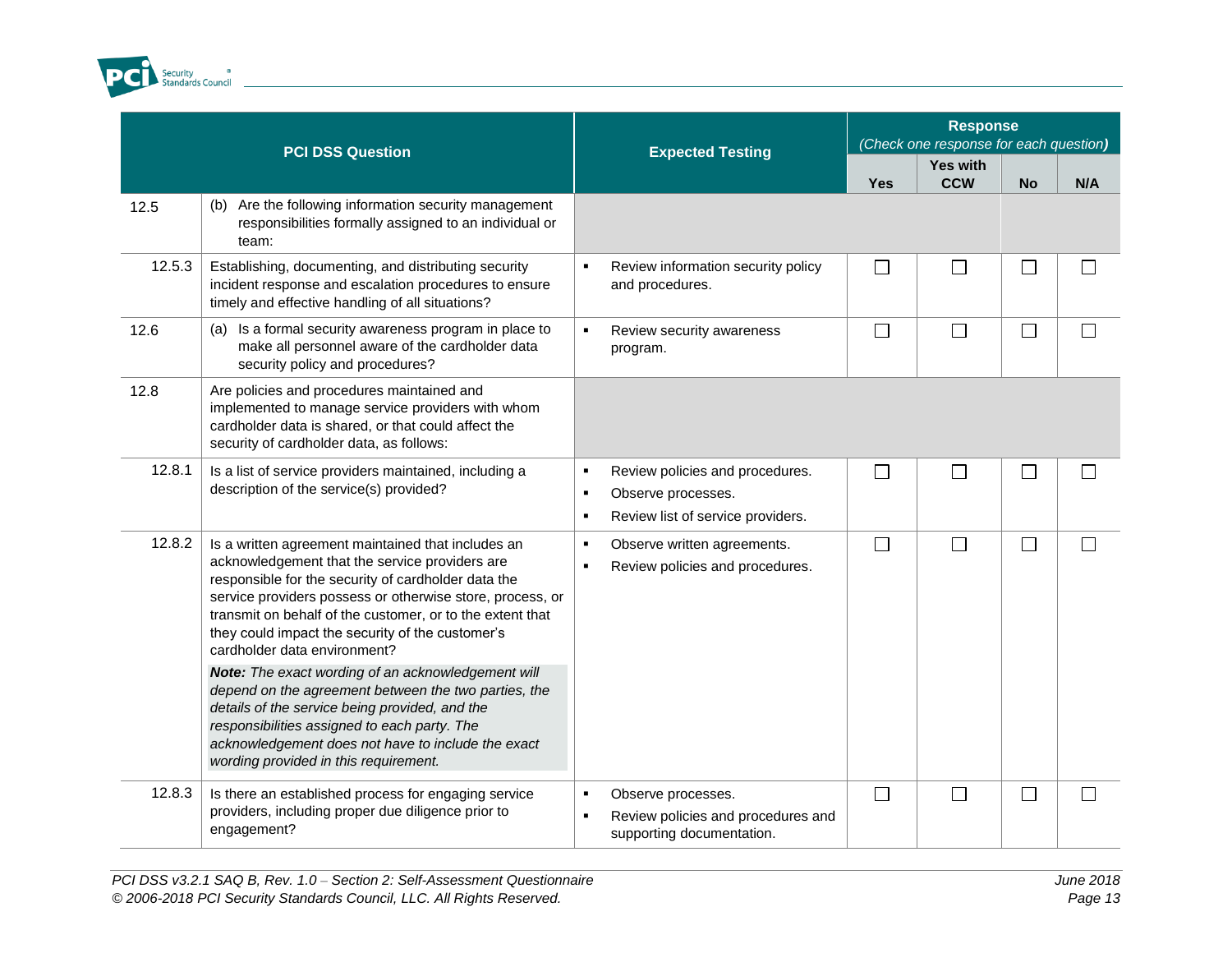

| <b>PCI DSS Question</b> |                                                                                                                                             | <b>Expected Testing</b>                                                               | <b>Response</b><br>(Check one response for each question) |                               |           |     |
|-------------------------|---------------------------------------------------------------------------------------------------------------------------------------------|---------------------------------------------------------------------------------------|-----------------------------------------------------------|-------------------------------|-----------|-----|
|                         |                                                                                                                                             |                                                                                       | <b>Yes</b>                                                | <b>Yes with</b><br><b>CCW</b> | <b>No</b> | N/A |
| 12.8.4                  | Is a program maintained to monitor service providers'<br>PCI DSS compliance status at least annually?                                       | Observe processes.<br>Review policies and procedures and<br>supporting documentation. |                                                           |                               |           |     |
| 12.8.5                  | Is information maintained about which PCI DSS<br>requirements are managed by each service provider,<br>and which are managed by the entity? | Observe processes.<br>Review policies and procedures and<br>supporting documentation. |                                                           |                               |           |     |
| 12.10.1                 | Has an incident response plan been created to be<br>(a)<br>implemented in the event of system breach?                                       | Review the incident response plan.<br>Review incident response plan<br>procedures.    |                                                           |                               |           |     |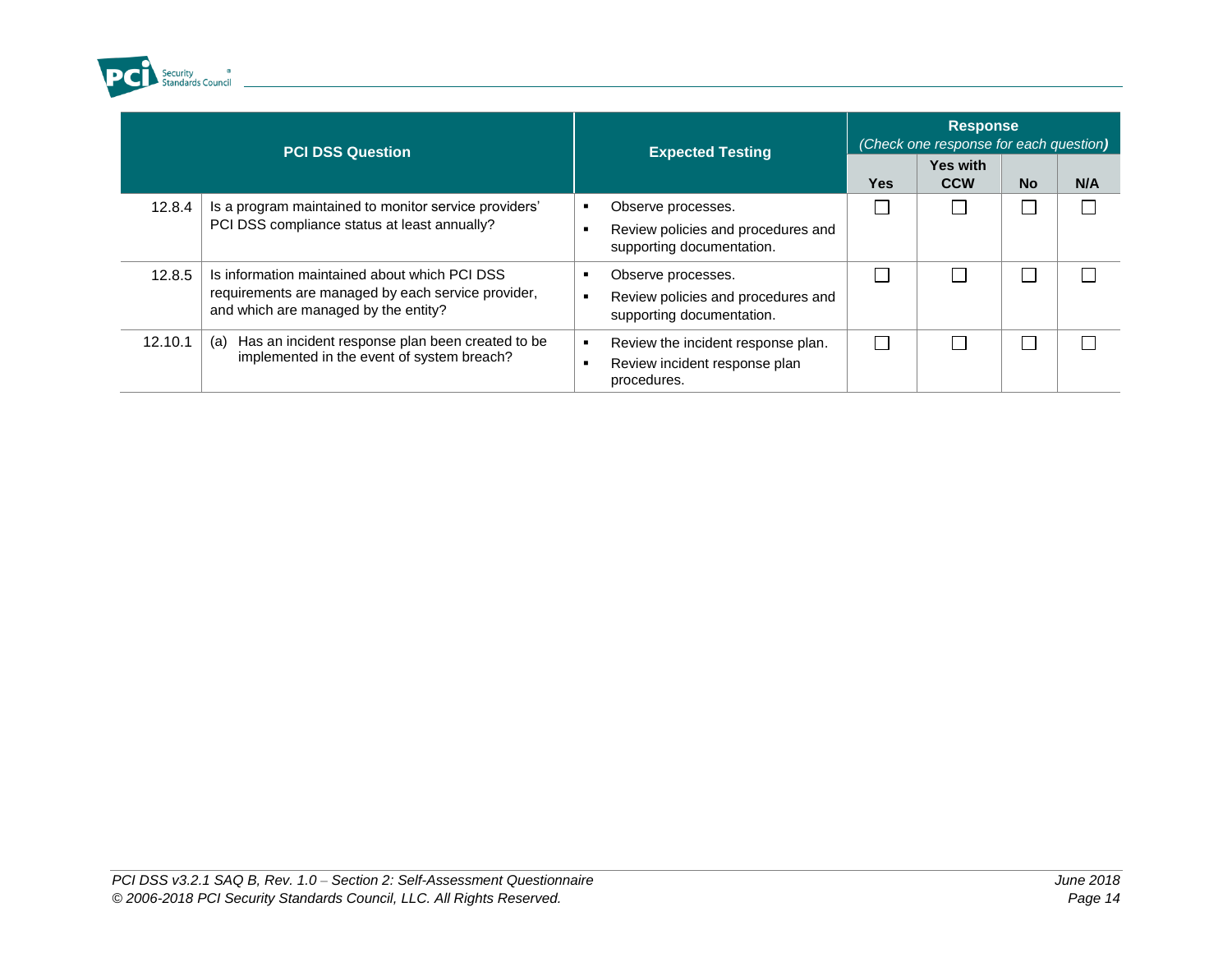

## **Appendix A: Additional PCI DSS Requirements**

### *Appendix A1: Additional PCI DSS Requirements for Shared Hosting Providers*

This appendix is not used for merchant assessments.

### *Appendix A2: Additional PCI DSS Requirements for Entities using SSL/early TLS for Card-Present POS POI Terminal Connections*

This appendix is not used for SAQ B merchant assessments

### <span id="page-20-0"></span>*Appendix A3: Designated Entities Supplemental Validation (DESV)*

<span id="page-20-3"></span><span id="page-20-2"></span><span id="page-20-1"></span>This Appendix applies only to entities designated by a payment brand(s) or acquirer as requiring additional validation of existing PCI DSS requirements. Entities required to validate to this Appendix should use the DESV Supplemental Reporting Template and Supplemental Attestation of Compliance for reporting, and consult with the applicable payment brand and/or acquirer for submission procedures.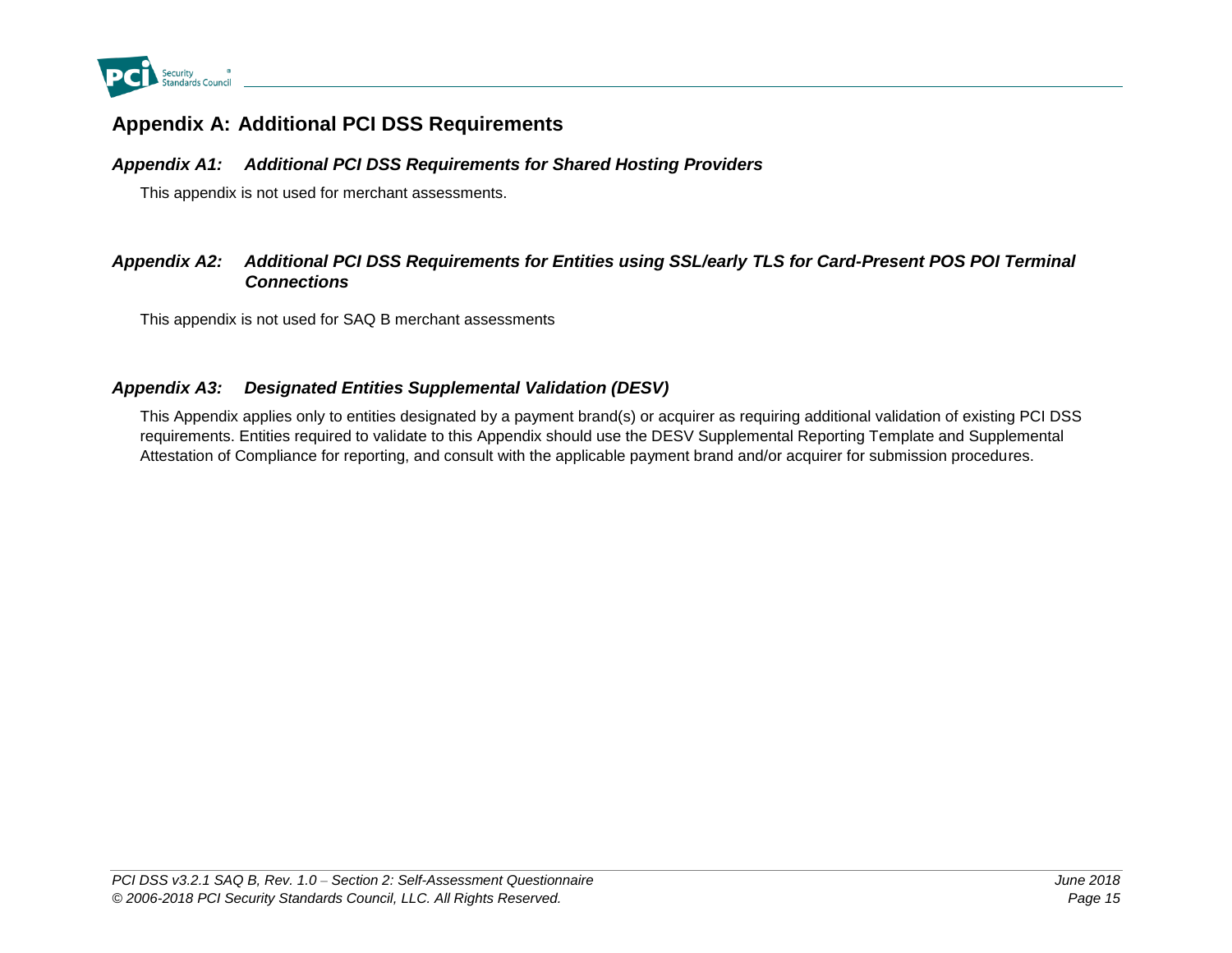

## <span id="page-21-0"></span>**Appendix B: Compensating Controls Worksheet**

*Use this worksheet to define compensating controls for any requirement where "YES with CCW" was checked.*

*Note: Only companies that have undertaken a risk analysis and have legitimate technological or documented business constraints can consider the use of compensating controls to achieve compliance.*

*Refer to Appendices B, C, and D of PCI DSS for information about compensating controls and guidance on how to complete this worksheet.*

#### **Requirement Number and Definition:**

|    |                                                  | <b>Information Required</b>                                                                                                                   | <b>Explanation</b> |
|----|--------------------------------------------------|-----------------------------------------------------------------------------------------------------------------------------------------------|--------------------|
| 1. | <b>Constraints</b>                               | List constraints precluding compliance<br>with the original requirement.                                                                      |                    |
| 2. | Objective                                        | Define the objective of the original<br>control; identify the objective met by<br>the compensating control.                                   |                    |
| З. | <b>Identified Risk</b>                           | Identify any additional risk posed by the<br>lack of the original control.                                                                    |                    |
| 4. | Definition of<br>Compensating<br><b>Controls</b> | Define the compensating controls and<br>explain how they address the<br>objectives of the original control and<br>the increased risk, if any. |                    |
| 5. | Validation of<br>Compensating<br><b>Controls</b> | Define how the compensating controls<br>were validated and tested.                                                                            |                    |
| 6. | <b>Maintenance</b>                               | Define process and controls in place to<br>maintain compensating controls.                                                                    |                    |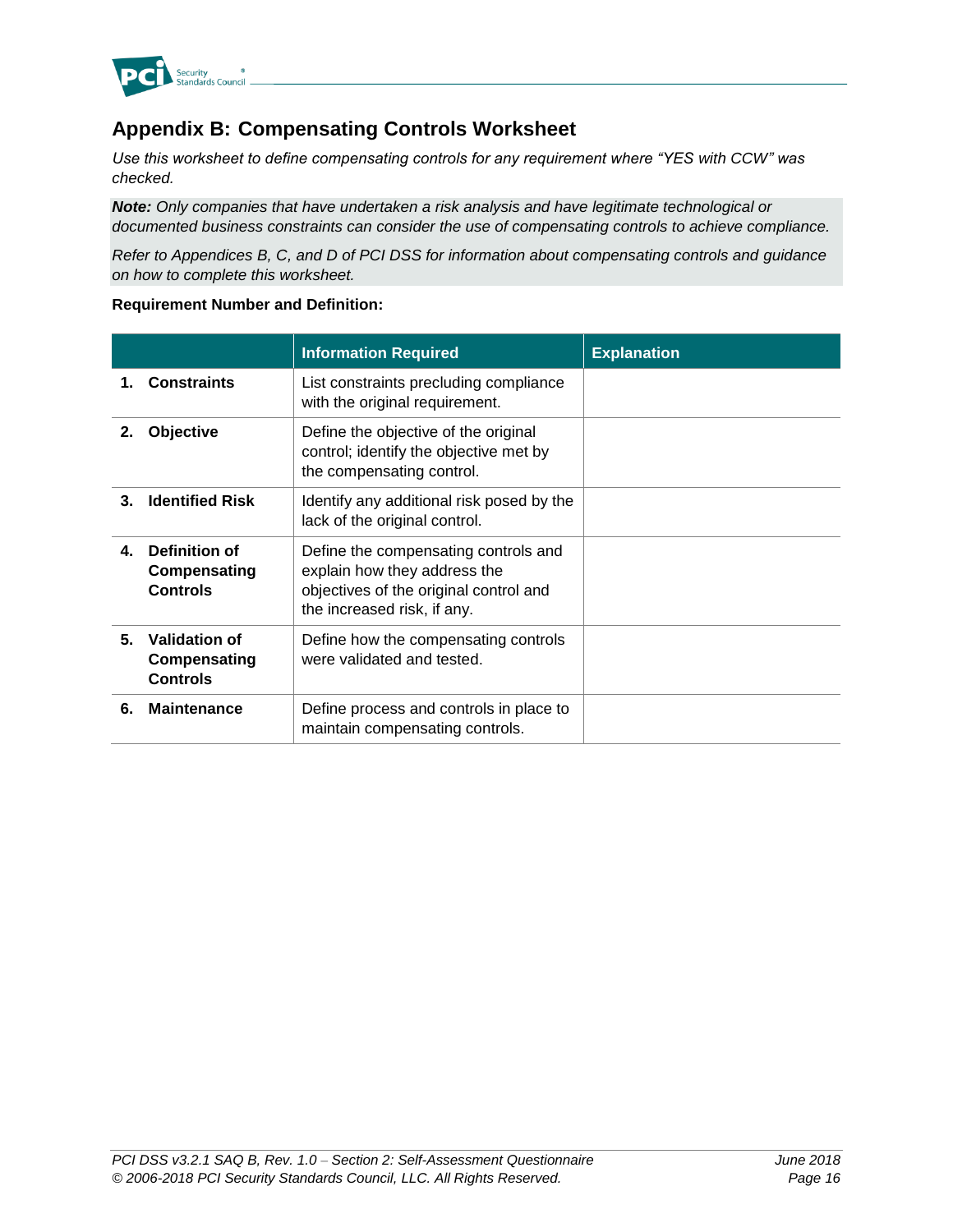

## <span id="page-22-0"></span>**Appendix C: Explanation of Non-Applicability**

*If the "N/A" (Not Applicable) column was checked in the questionnaire, use this worksheet to explain why the related requirement is not applicable to your organization.*

| Requirement | <b>Reason Requirement is Not Applicable</b>    |  |
|-------------|------------------------------------------------|--|
| Example:    |                                                |  |
| 3.4         | Cardholder data is never stored electronically |  |
|             |                                                |  |
|             |                                                |  |
|             |                                                |  |
|             |                                                |  |
|             |                                                |  |
|             |                                                |  |
|             |                                                |  |
|             |                                                |  |
|             |                                                |  |
|             |                                                |  |
|             |                                                |  |
|             |                                                |  |
|             |                                                |  |
|             |                                                |  |
|             |                                                |  |
|             |                                                |  |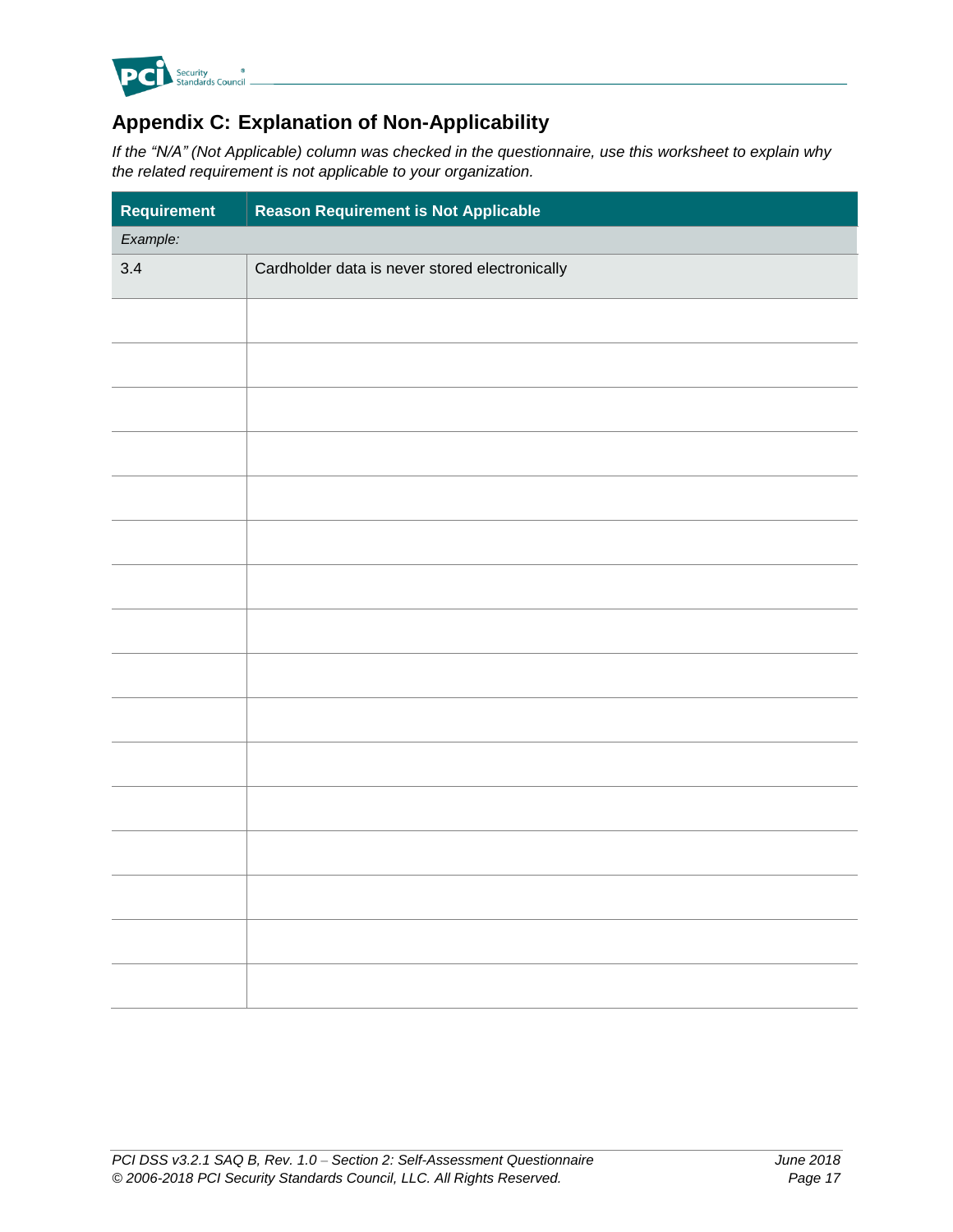

## <span id="page-23-0"></span>**Section 3: Validation and Attestation Details**

### **Part 3. PCI DSS Validation**

#### **This AOC is based on results noted in SAQ B (Section 2), dated** *(SAQ completion date).*

Based on the results documented in the SAQ B noted above, the signatories identified in Parts 3b-3d, as applicable, assert(s) the following compliance status for the entity identified in Part 2 of this document (*check one):*

| $\Box$ <b>Compliant:</b> All sections of the PCI DSS SAQ are complete, all questions answered affirmatively, |
|--------------------------------------------------------------------------------------------------------------|
| resulting in an overall COMPLIANT rating; thereby (Merchant Company Name) has demonstrated full              |
| compliance with the PCI DSS.                                                                                 |

 $\Box$ **Non-Compliant:** Not all sections of the PCI DSS SAQ are complete, or not all questions are answered affirmatively, resulting in an overall **NON-COMPLIANT** rating, thereby *(Merchant Company Name)* has not demonstrated full compliance with the PCI DSS.

**Target Date** for Compliance:

An entity submitting this form with a status of Non-Compliant may be required to complete the Action Plan in Part 4 of this document. *Check with your acquirer or the payment brand(s) before completing Part 4.*

 $\Box$ **Compliant but with Legal exception:** One or more requirements are marked "No" due to a legal restriction that prevents the requirement from being met. This option requires additional review from acquirer or payment brand.

*If checked, complete the following:*

| <b>Affected Requirement</b> | Details of how legal constraint prevents requirement being met |
|-----------------------------|----------------------------------------------------------------|
|                             |                                                                |
|                             |                                                                |
|                             |                                                                |

#### **Part 3a. Acknowledgement of Status**

#### **Signatory(s) confirms:**

#### *(Check all that apply)*

| PCI DSS Self-Assessment Questionnaire B, Version (version of SAQ), was completed according to the<br>instructions therein.                          |
|-----------------------------------------------------------------------------------------------------------------------------------------------------|
| All information within the above-referenced SAQ and in this attestation fairly represents the results of<br>my assessment in all material respects. |
| I have confirmed with my payment application vendor that my payment system does not store sensitive<br>authentication data after authorization.     |
| I have read the PCI DSS and I recognize that I must maintain PCI DSS compliance, as applicable to<br>my environment, at all times.                  |
| If my environment changes, I recognize I must reassess my environment and implement any additional<br>PCI DSS requirements that apply.              |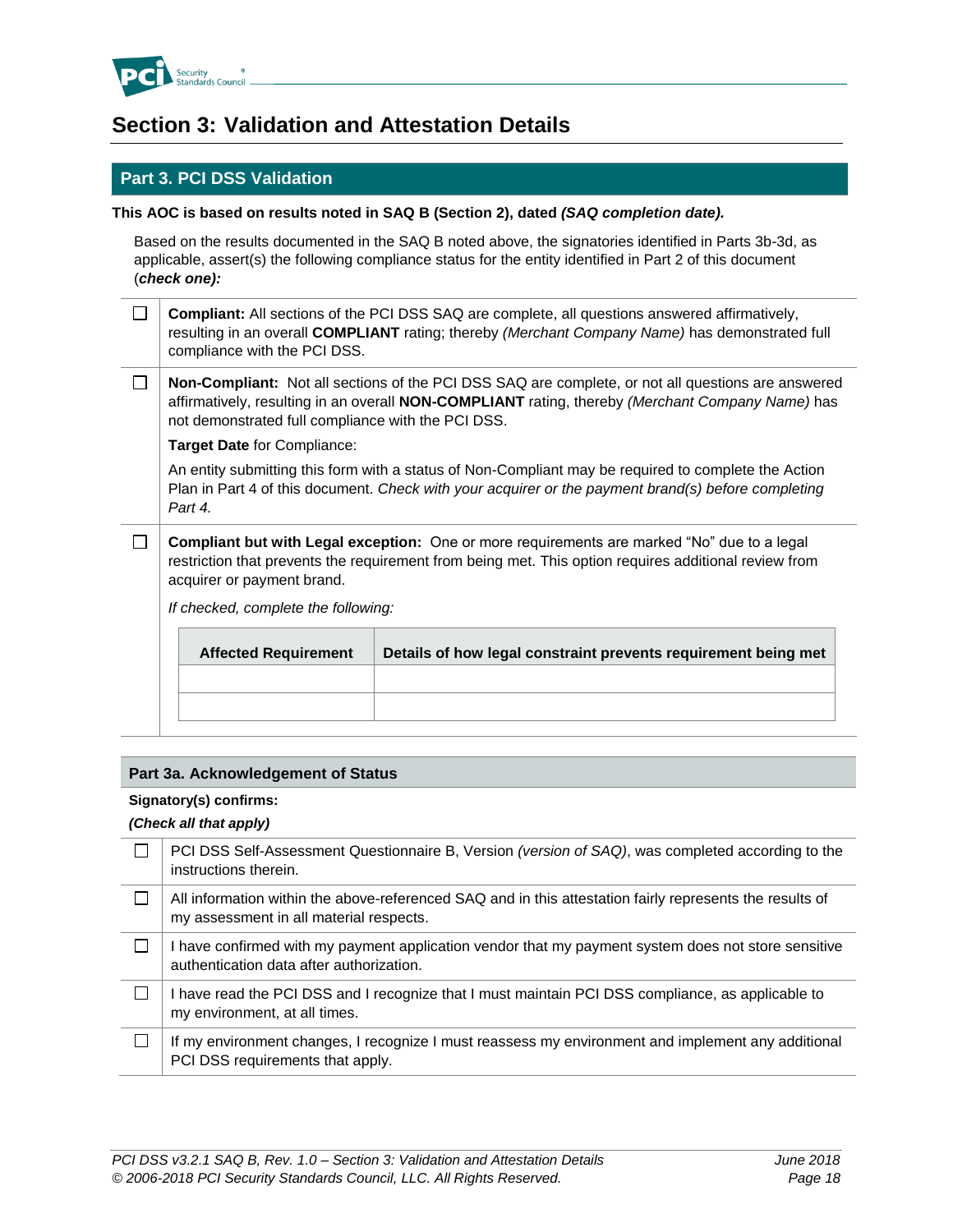

l

| <b>Part 3. PCI DSS Validation (continued)</b>  |                                                                                                                                                                                                                         |  |
|------------------------------------------------|-------------------------------------------------------------------------------------------------------------------------------------------------------------------------------------------------------------------------|--|
| Part 3a. Acknowledgement of Status (continued) |                                                                                                                                                                                                                         |  |
|                                                | No evidence of full track data <sup>1</sup> , CAV2, CVC2, CID, or CVV2 data <sup>2</sup> , or PIN data <sup>3</sup> storage after<br>transaction authorization was found on ANY system reviewed during this assessment. |  |
|                                                | ASV scans are being completed by the PCI SSC Approved Scanning Vendor (ASV Name).                                                                                                                                       |  |
|                                                |                                                                                                                                                                                                                         |  |

#### **Part 3b. Merchant Attestation**

| Signature of Merchant Executive Officer $\Lambda$ | Date.  |
|---------------------------------------------------|--------|
| Merchant Executive Officer Name:                  | Title. |

| Part 3c. Qualified Security Assessor (QSA) Acknowledgement (if applicable)              |  |  |  |
|-----------------------------------------------------------------------------------------|--|--|--|
| If a QSA was involved or assisted with this<br>assessment, describe the role performed: |  |  |  |

| Signature of Duly Authorized Officer of QSA Company $\uparrow$ | Date:        |  |
|----------------------------------------------------------------|--------------|--|
| Duly Authorized Officer Name:                                  | QSA Company: |  |

#### **Part 3d. Internal Security Assessor (ISA) Involvement (if applicable)**

| If an ISA(s) was involved or assisted with this<br>assessment, identify the ISA personnel and |
|-----------------------------------------------------------------------------------------------|
| describe the role performed:                                                                  |
|                                                                                               |

<sup>1</sup> Data encoded in the magnetic stripe or equivalent data on a chip used for authorization during a card-present transaction. Entities may not retain full track data after transaction authorization. The only elements of track data that may be retained are primary account number (PAN), expiration date, and cardholder name.

<sup>&</sup>lt;sup>2</sup> The three- or four-digit value printed by the signature panel or on the face of a payment card used to verify card-not-present transactions.

<sup>&</sup>lt;sup>3</sup> Personal identification number entered by cardholder during a card-present transaction, and/or encrypted PIN block present within the transaction message.